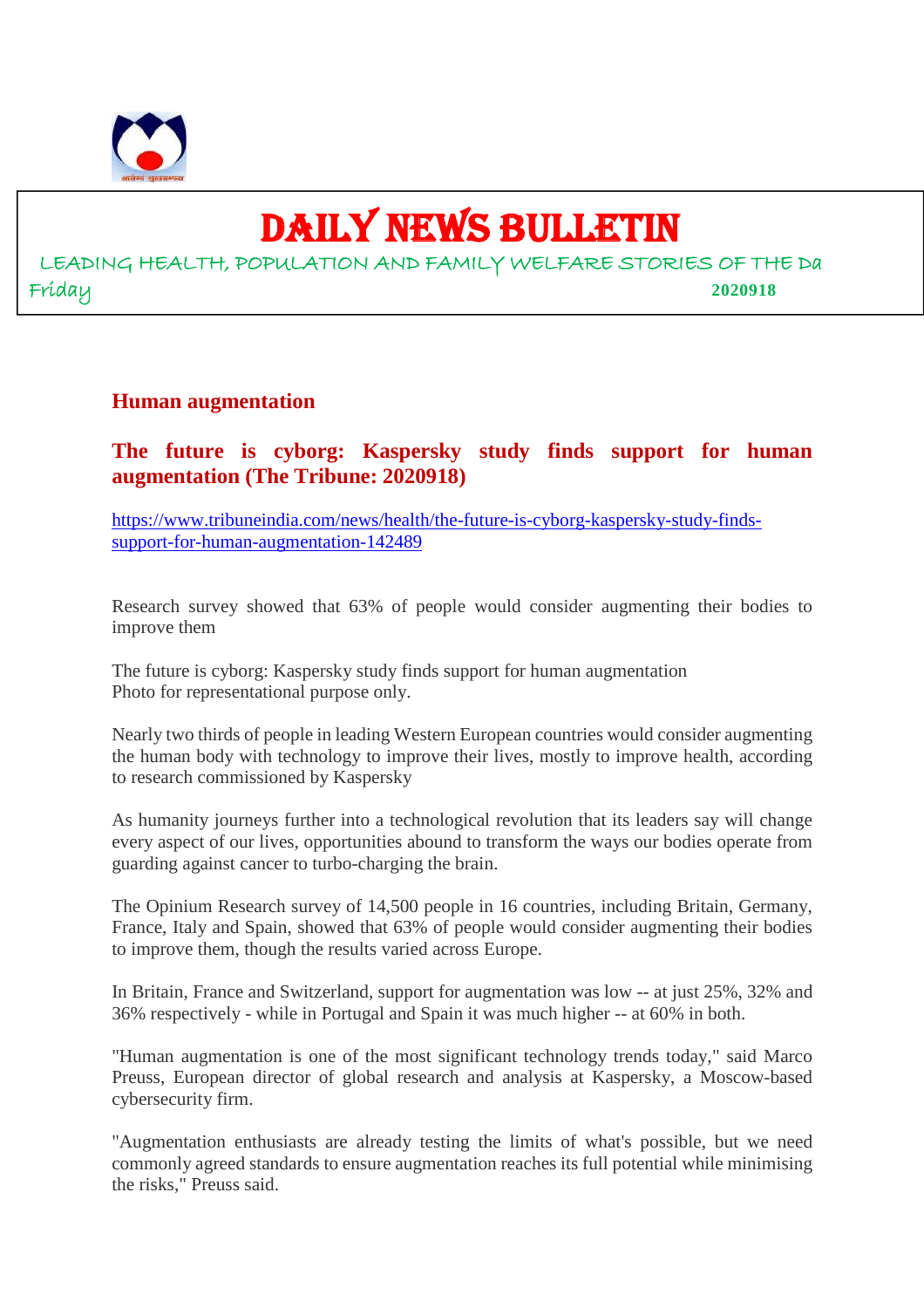Billionaire entrepreneur Elon Musk's neuroscience startup Neuralink last month unveiled a pig named Gertrude that has had a coin-sized computer chip in its brain for two months, showing off an early step toward the goal of curing human diseases with the same type of implant.

The survey found that most people wanted any human augmentation to work for the good of humanity, though there were concerns that it would be dangerous for society and open to exploitation by hackers.

The survey showed the majority of people felt that only the rich would be able to get access to human augmentation technology. Reuters

# **Antibody treatment**

#### **Antibody treatment may reduce Covid hospitalisation risk (The Tribune: 2020918)**

https://www.tribuneindia.com/news/health/antibody-treatment-may-reduce-covidhospitalisation-risk-142486

Clinical trial enrolled mild-to-moderate recently diagnosed Covid-19 patients across four groups

Raising hope of Covid-19 treatment at an early stage, an antibody therapy has been found to quickly reduce SARS-CoV-2 viral load in newly infected patients and cut hospitalisation risk, US-based pharmaceutical company Eli Lilly said, while revealing interim results of a clinical trial.

The Phase 2 study of the BLAZE-1 clinical trial evaluated LY-CoV555, a SARS-CoV-2 neutralising antibody, for the treatment of symptomatic Covid-19 in the outpatient setting, the company said on Wednesday.

The trial enrolled mild-to-moderate recently diagnosed Covid-19 patients across four groups - -placebo, 700 mg, 2800 mg, and 7000 mg.

Analyses of viral data demonstrated that LY-CoV555 improved viral clearance at an earlier time point -- day 3 -- and reduced the proportion of patients with persistently high viral load at later time points.

Most study hospitalisations occurred in patients with underlying risk factors -- age or body mass index (BMI) -- suggesting a more pronounced treatment effect for patients in these higher-risk groups.

Ongoing studies will seek to confirm this finding, the drugmaker said.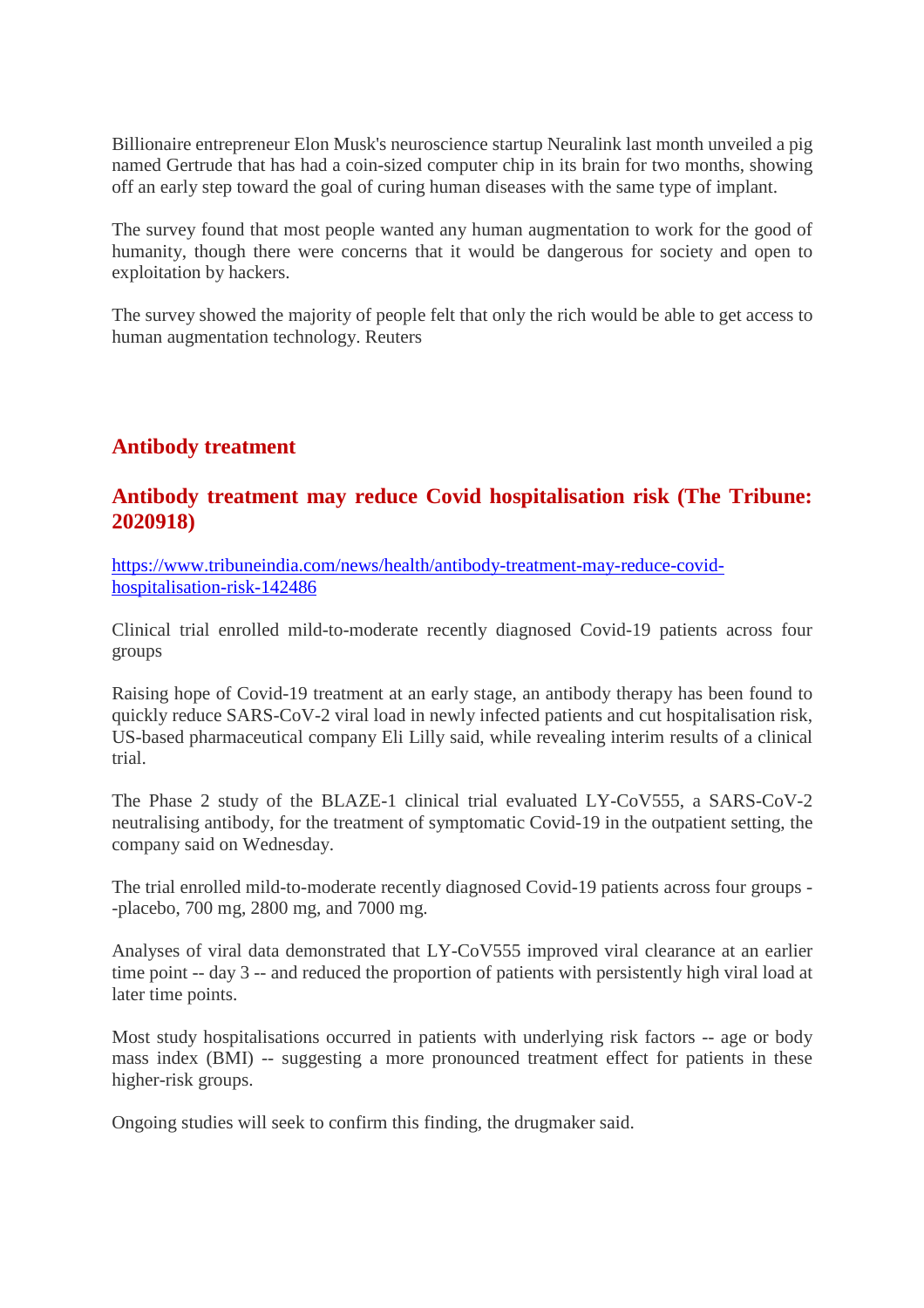Across all treatment groups, including placebo, no patients progressed to mechanical ventilation or died, the results showed.

Exploratory analyses indicated a more rapid improvement in symptoms for patients treated with LY-CoV555 versus placebo, supporting the hospitalisation effect.

The treatment was well-tolerated, with no drug-related serious adverse events reported.

"These interim data from the BLAZE-1 trial suggest that LY-CoV555, an antibody specifically directed against SARS-CoV-2, has a direct antiviral effect and may reduce Covid-related hospitalisations," Daniel Skovronsky, Lilly's chief scientific officer and president of Lilly Research Laboratories, said in a statement.

"The results reinforce our conviction that neutralising antibodies can help in the fight against Covid-19." The company said it intends to quickly publish the results of this interim analysis in a peer-reviewed journal and discuss appropriate next steps with global regulators.

If proved to be effective in further analyses, this could be the first potential treament for Covid-19 patients with mild and moderate level of severity.

This is because the drug remdesivir and the steroid dexamethasone have been found to be helpful in treatment of patients with serious illness.

The BLAZE-1 clinical trial remains ongoing, testing LY-CoV555 in combination with a second Lilly antibody, LY-CoV016, which binds a different epitope in the SARS-CoV-2 spike region.A The trial is currently enrolling a larger, confirmatory cohort of higher risk patients, testing the ability of the antibody combination to reduce the number of patients with persistently high viral load and reduce Covid-related hospitalisations. — IANS

#### **Immune system's T cells**

#### **Immune system's T cells play bigger role in reducing COVID-19 severity (The Tribune: 2020918)**

https://www.tribuneindia.com/news/health/immune-systems-t-cells-play-bigger-role-inreducing-covid-19-severity-142481

Weak or uncoordinated immunity may lead to poor disease outcome, says study

Immune system's T cells play bigger role in reducing COVID-19 severity

Vaccine candidates for COVID-19 should elicit a broad immune response that includes antibodies, and the body's helper and killer T cells, according to a study which says weak or uncoordinated immunity may lead to a poor disease outcome.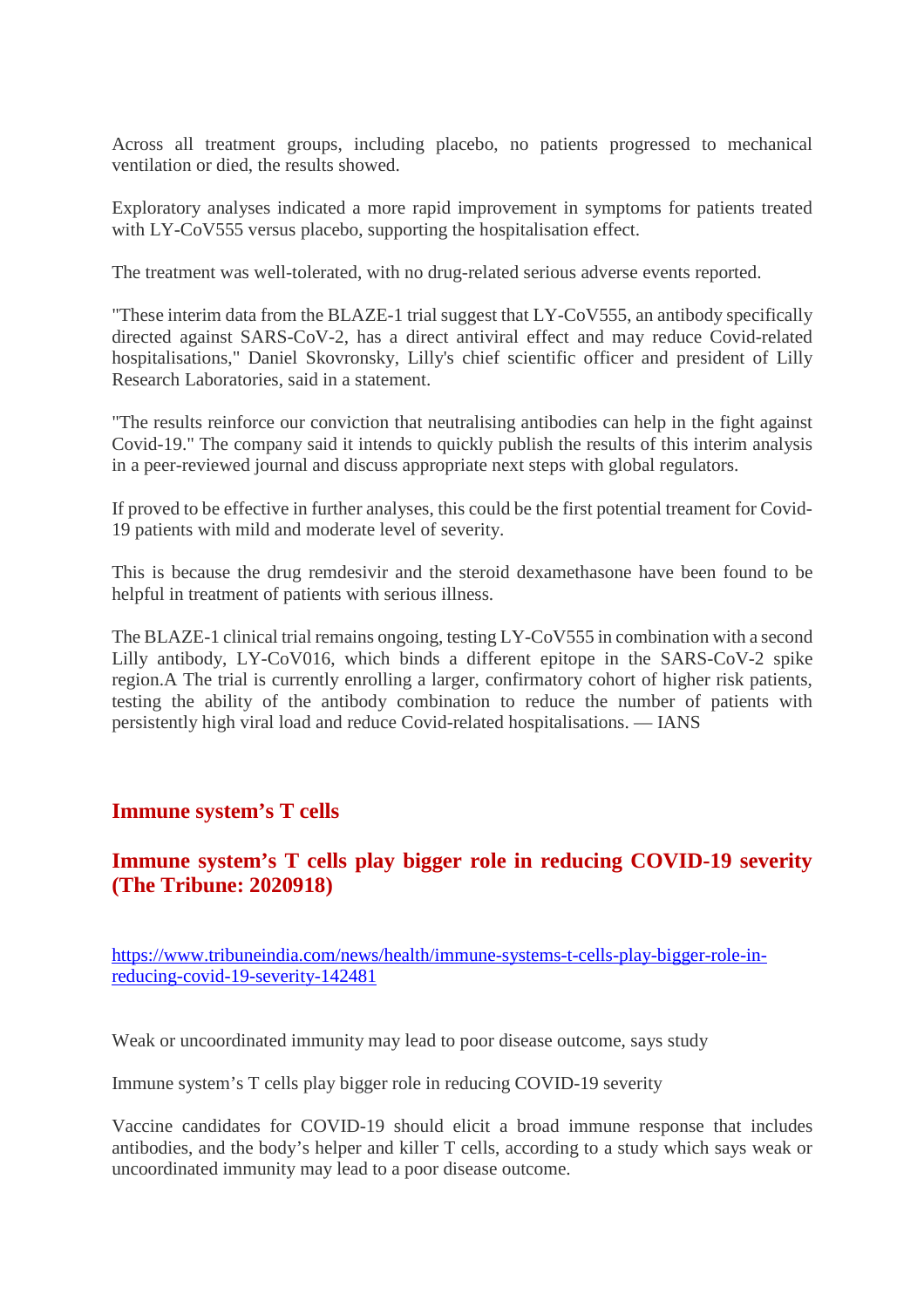The research, published in the journal Cell, confirms that a multi-layered, virus-specific immune response is important for controlling the novel coronavirus during the acute phase of the infection and reducing COVID-19 disease severity.

"Our observations could also explain why older COVID-19 patients are much more vulnerable to the disease," said study senior author Shane Crotty from the La Jolla Institute for Immunology in the US.

"With increasing age, the reservoir of T cells that can be activated against a specific virus declines and the body's immune response becomes less coordinated, which looks to be one factor making older people drastically more susceptible to severe or fatal COVID-19," Crotty said.

In the research, the scientists collected blood samples from 50 COVID-19 patients, and analysed multiple branches of their immune system—novel coronavirus specific antibodies, helper and killer T cells.

"It was particularly important to us to capture the whole range of disease manifestation from mild to critically ill so we could identify differentiating immunological factors," said study coauthor and infectious disease specialist Sydney Ramirez.

The researchers found that all fully recovered individuals had measurable antibody, helper and killer T cell responses against the novel coronavirus SARS-CoV-2.

However, they said the response varied widely in acute COVID-19 patients, with some lacking neutralising antibodies, others helper or killer T cells or any combination thereof.

"When we looked at a combination of all of our data across all 111 measured parameters we found that in general, people who mounted a broader and well-coordinated adaptive response tended to do better," said Carolyn Moderbacher, another co-author of the study from La Jolla Institute for Immunology.

"A strong SARS-CoV-2 specific T cell response, in particular, was predictive of milder disease. Individuals whose immune response was less coordinated tended to have poorer outcomes," Moderbacher said.

The scientists found that the effect was magnified when they broke down the dataset by age.

"People over the age of 65 were much more likely to have poor T cell responses, and a poorly coordinated immune response, and thus have much more severe or fatal COVID-19," Crotty said.

The scientists explained that as people age, the immune system's supply of deployable immature T cells dwindles, with fewer cells available to be activated to respond to a new virus.

"This could either lead to a delayed adaptive immune response that is unable to control a virus until it is too late to limit disease severity or the magnitude of the response is insufficient," Moderbacher said.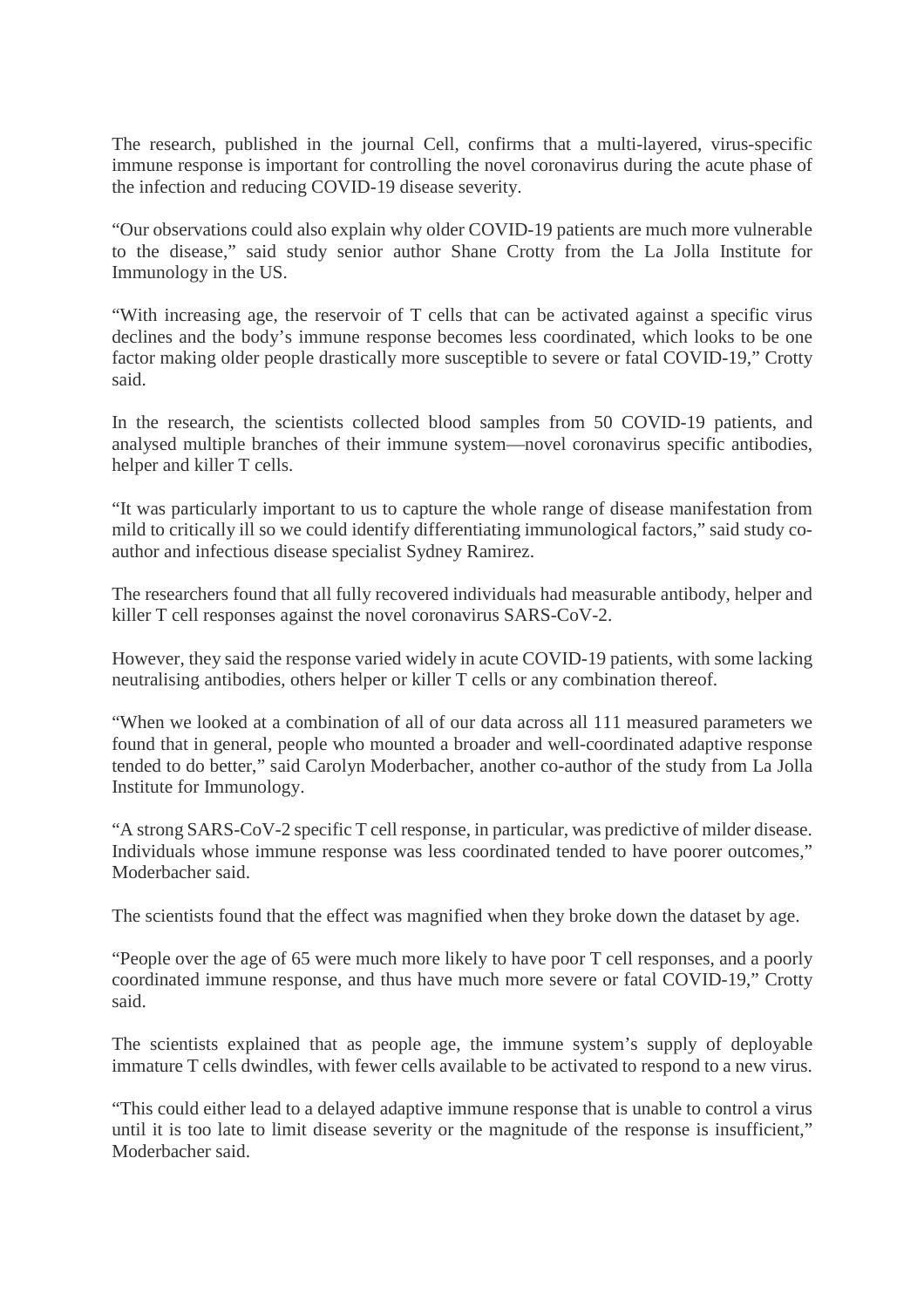The scientists believe T cells, and helper T cells in particular, are associated with better protective immune responses.

"This was perplexing to many people, but controlling a primary infection is not the same as vaccine-induced immunity, where the adaptive immune system is ready to pounce at time zero," Crotty said.

"Thus, these findings indicate it is plausible T cells are more important in natural SARS-CoV-2 infection, and antibodies more important in a COVID-19 vaccine," he said. PTI

#### **WHO**

#### **WHO warns of coronavirus momentum as winter looms in north (The Tribune: 2020918)**

https://www.tribuneindia.com/news/health/who-warns-of-coronavirus-momentum-as-winterlooms-in-north-142115

Expert advises people at high risk for COVID-19 infections to get flu vaccination

WHO warns of coronavirus momentum as winter looms in north A "COVID-19 Supply Tent" is seen at Cornell University, New York, Reuters

The World Health Organisation warned on Wednesday that COVID-19, the illness caused by the novel coronavirus, is spreading at a worrying pace in some parts of the northern hemisphere, a few months away from the winter influenza season.

"We are starting to see worrying trends in some countries," Maria Van Kerkhove, WHO technical lead for COVID-19, said during a social media webcast.

"We are seeing increases in hospitalisations, in intensive care units, particularly in Spain, France, Montenegro, Ukraine and some states of the United States. That is worrying because we have not seen the flu season yet."

Van Kerkhove also said hospitalisations of people aged 15-49 infected with COVID-19 were increasing in several countries. Dr Mike Ryan, the WHO's top emergency expert, advised people at high risk for COVID-19 infections to get a flu vaccination. — Reuters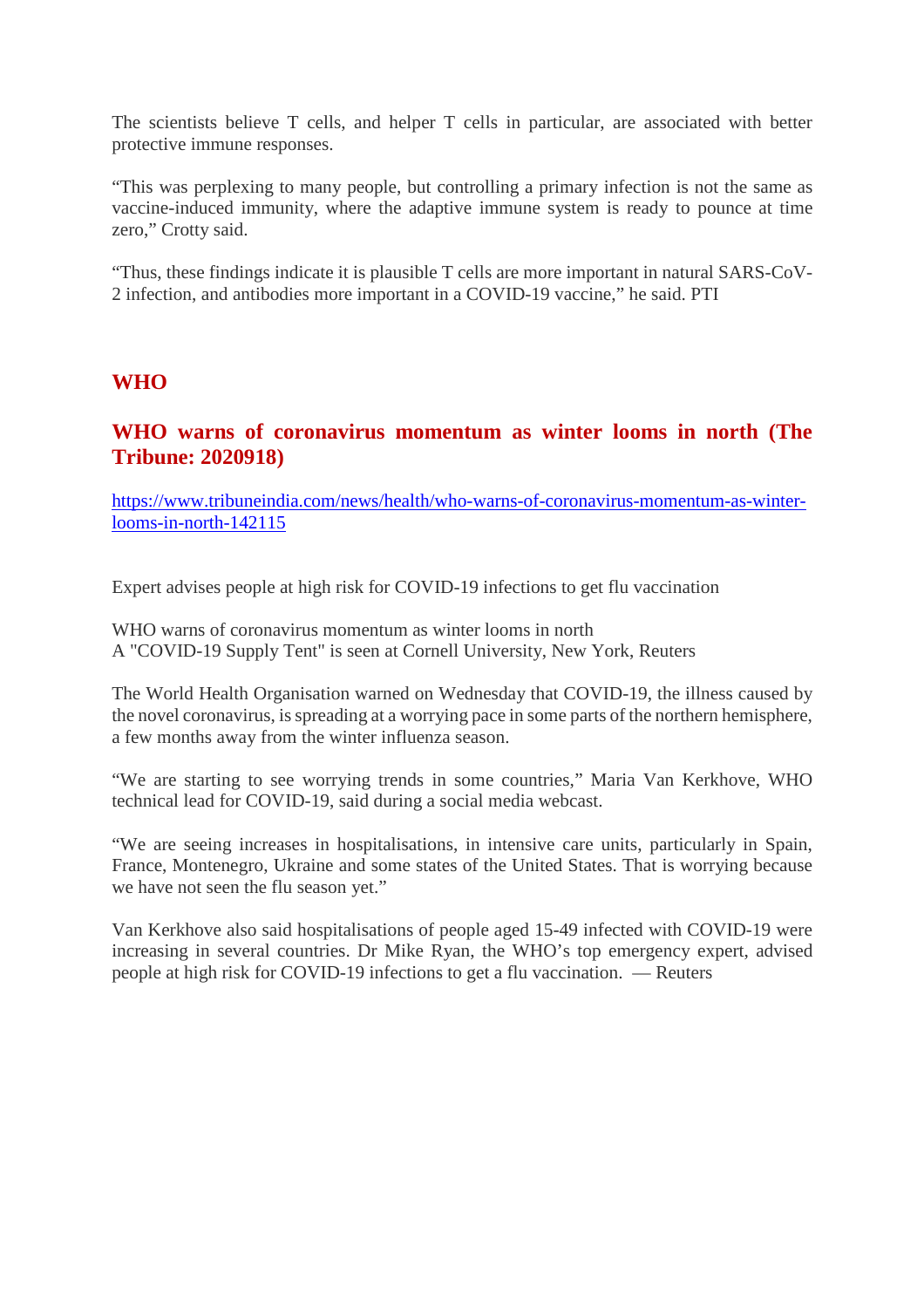# **Covid-19: What you need to know today (Hindustan Times: 2020918)**

#### https://epaper.hindustantimes.com/Home/ArticleView

Maharashtra is a clear outlier in terms of how it has been affected by the coronavirus disease (Covid-19). It ended Wednesday with 1.12 million cases – it is the province with the most cases in the world – and 30,883 deaths, according to the HT dashboard. Its cumulative positivity rate is still 20%. On Wednesday, its positivity rate was 24%. For six months to the day, the western state has topped India's daily Covid numbers in terms of daily cases. For much of this period, it has also topped the daily death tally. On Wednesday alone, it accounted for 474 of the 1,139 deaths in the country (41.6%), and 23,365 of the 97,932 cases (23.8%).

It isn't clear why Maharashtra has been ravaged by the disease. Sure, Mumbai, India's commercial capital, has among the highest population densities in the world, as also some of the largest slums, but many of Maharashtra's social and health metrics are better than those of the so-called BIMARU states. New York state, similar to Maharashtra in some ways (just as NYC is similar to Mumbai) was similarly roiled by the virus, but not as persistently as the Indian state. Cases in the US state peaked in early April, and have been fewer than 1,000 a day for the past three months (and a bit). It is the kind of thing the Union health ministry and the Indian Council of Medical Research should be investigating. It isn't clear why they aren't doing so -- understanding what's happening in Maharashtra may help us learn how to fight the virus better. Both the urban and rural parts of Maharashtra have been affected – the former more than the latter, but that's true of India as well – and every large city in the state has been hit hard.

Maharashtra has never tested enough. It has so far carried out 5.5 million tests. That translates into a little over 45,000 tests per million, but given the scale of the crisis in the state, it should be doing more. Its positivity rate is yet to traverse the trajectory seen in most countries – an increase with more testing, then a plateau, and finally a decline. Given the numbers, it is also likely that Maharashtra's contact-tracing process isn't very effective – although it's not clear to what extent this could have made things better in a state where the virus has been in community transmission mode for months. But neither of these adequately explains the scale of the crisis in Maharashtra.

Demographics could offer an explanation – but the state isn't very demographically different from the rest of India. Sure, Maharashtra is home to 10.7% of the country's population of people over the age of 60 (a group vulnerable to Covid-19); 9.9% of its population is over the age of 60, but this proportion is higher in Kerala, Goa, Tamil Nadu, Punjab, and Himachal Pradesh.

So could genetics – except the genetic profile of the Maharashtra population isn't markedly different from the Indian population as a whole, although previous studies have established that it (expectedly) bears more similarity with south Indian populations rather than central Indian ones.

That leaves two other factors. The first is Maharashtrian society, culture and living conditions in the state. The second is the state's response to the pandemic. On the second, there isn't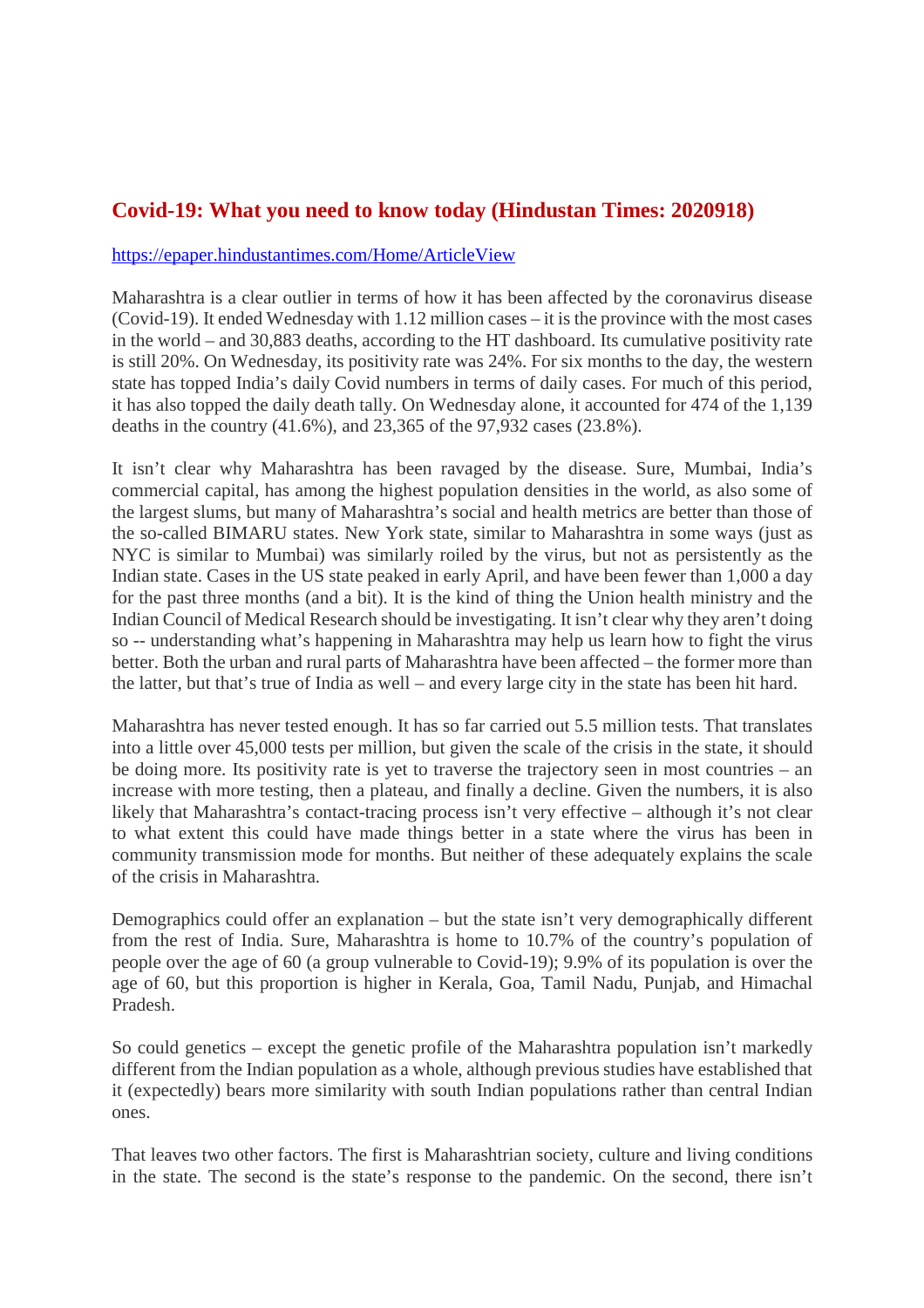enough evidence to suggest that Maharashtra's government was either more proactive or less proactive than administrations in other Indian states in managing the disease. And on the first, we simply do not know enough, although it is a fact that, at least in Mumbai, social distancing isn't possible and that cases in the state have seen a renewed surge after the recent Ganesh Chaturthi festival.

And so, Maharashtra's numbers will have to remain a mystery for now – the rare instance of an early hot spot of the coronavirus disease continuing to be one six months into the pandemic.

#### **Covid Cases (The Asian Age: 2020918)**

http://onlineepaper.asianage.com/articledetailpage.aspx?id=15110749

# Covid cases to rise due to increased testing: Jain

Delhi records 4,432 new cases in 24 hours, death toll reaches 4,877

AGE CORRESPONDENT NEW DELHI, SEPT 17<br>
AS the national capital<br>
AS the national capital<br>
decorded over 4,400 cases<br>
for the second consecutive<br>
dex Delhi headin minister<br>
Thursday said Covid-19<br>
chases in the risk 10 days<br>
as testing capacit

through effective Isolation, the second to the<br>line Technic tool. Delhi recorded  $\sim432$  are<br>second respectively well associated in the previous highest simple and the<br>phenomenon of the previous independent of the second



Health workers at a child-friendly Covid ward at the state-run LNJP Hospital after its inauguration in New Delhi on  $-PTI$ 

counts rese to 4.877. Thursday.<br>The number of contain-<br>mersion of the state of stood at 0.79 cm Delhi lenes survey conducted in cent and the death rate<br>jumped to 1.670 on the first week of stood at 0.7 per cent based<br>impe

cent and the death rate<br>stood at 0.7 per cent based<br>on data of the last 10 days.<br>The situation as of now<br>The situation as of now<br>The Delhi government<br>nas significantly ramped<br>the significantly ramped<br>to the significantly

there are 14,521 beds as of now As per the builetin,<br> $7/38$  beds are creasant<br>in the same of the speed and the same of the same of the same<br>ICU beds in a 30 process contract to the sequence of the sequence of<br>the contract

charged or migrated so<br>far. The number of people

charged or migrated so<br>for the fact of excepted for the fan home isolation stands at 18,038 up from 17,324<br>the previous day from 17,324<br>the previous day from 17,324<br>In a related development, a child frictndly<br>ment, a chil

Plea for reopening spas: HC seeks AAP, Centre's stand New Delhi, Sept. 17: The 206 new cases in Noida, total

tally at 11,000

Delhi High Court on a property and AAP Couplem Thursday sought response government on a plead several and AAP government on a plead in the contraction of the line of the line of the line of the several in the mational cap

launched by PM Modi.<br>They have further con-<br>tended that when maxi-<br>mum number of businesses,<br>es, like salons, gyms,<br>restaurants and bars, have<br>have manted normission

**Larry Cat Brackmann**<br>
Noida, Sept. 17: Gautam<br>
Ruddh Magar concede 205<br>
Thursday recorded 205<br>
and the district is infection<br>
that showed.<br>
Can all presence to 2004 from<br>
The number of active<br>
cases rose to 2004 from<br>
1

Uffar Pradesh Health<br>Terry considers the subset of particular side, 168 more induced as<br>side, 168 more patients got side, 168 more patients got generic<br>particular properties in the per of recoveries in the district reache

to reopen and even Delhi<br>Metro has been restarted, then why not the spas. The petitioners have claimed<br>petitioners have claimed that the spas in other states are running with<br>full safety measures, but are not permitted in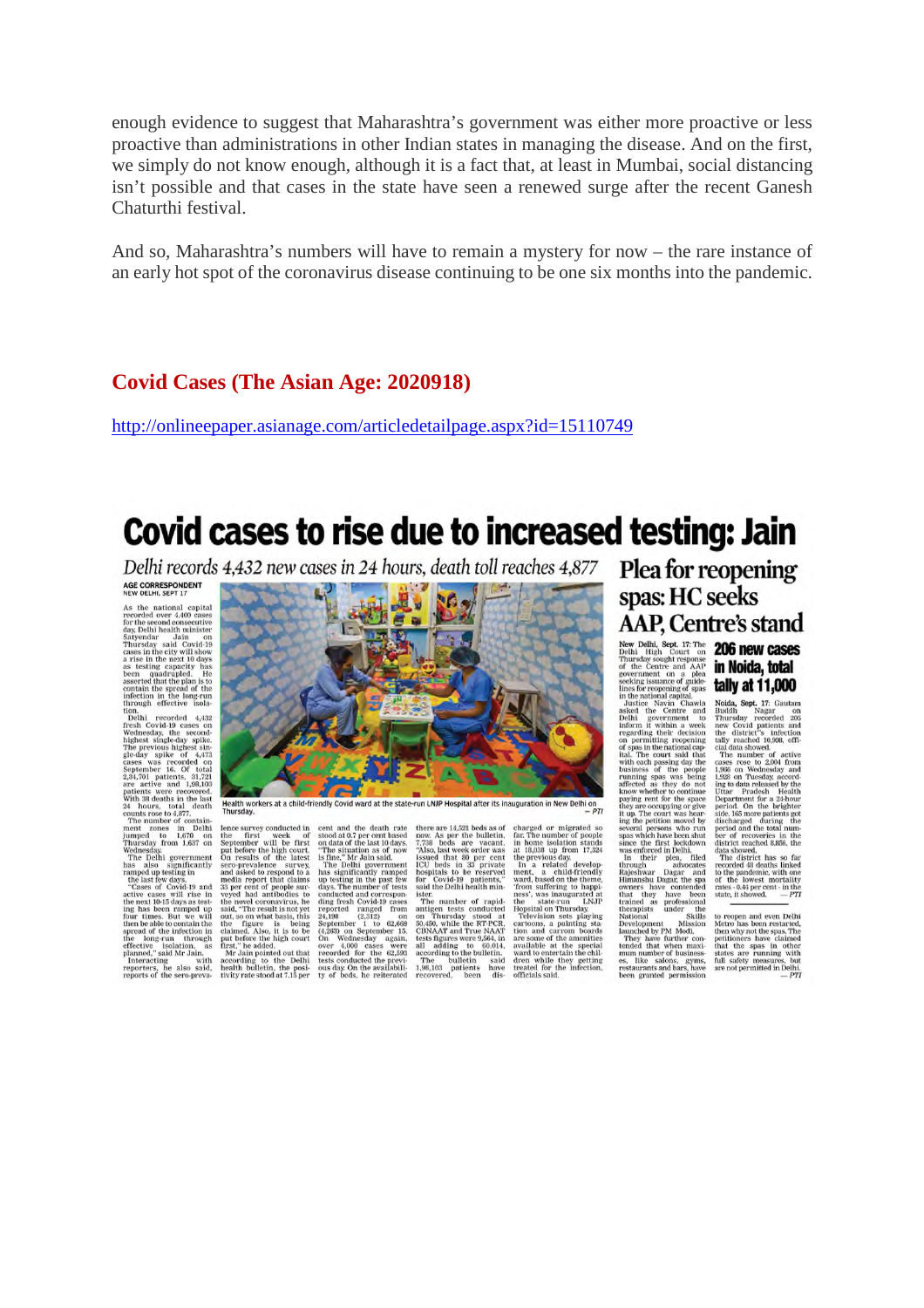#### **Vaccine (The Asian Age: 2020918)**

http://onlineepaper.asianage.com/articledetailpage.aspx?id=15111143

# India takes record jump with 97,894 Covid cases in one day

Vaccine for coronavirus expected in the country by next year: Health minister

#### **AGE CORRESPONDENT** NEW DELHI, SEPT. 17

India once again had a record jump in fresh cases with 97,894 new detections of novel coronavirus taking the country's overall tally to 51.18 lakh as per Union health ministry. However, the numbers were close to 51.50 lakh by late Thursday evening<br>according to data from Covid19India.org. Union minister of state for culture and tourism, Prahlad Singh Patel was among the latest politicians in the list to test positive.

Union health minister Dr Harsh Vardhan told Sabha Prime Raiva Minister Narendra Modi has been personally monitoring the Covid-19 situation and added the vaccines for coronavirus can be expected in the country

**UNION HEALTH minister** Dr Harsh Vardhan told Raiya Sabha Prime Minister Narendra Modi has been personally monitoring the Covid-19 situation and added the vaccines for coronavirus can be expected in the country by the beginning of next year

by the beginning of next year.

"India has been registering very high recoveries for the two consecutive days as 82,961 active cases were found free of Covid-19 in the last 24 hours. Spurred by this number of very high recoveries, the national Recovery Rate continues to follow its rising curve. It stands at 78.64% today," health ministry officials said.

# **Maha Opp. leader** booked for violating lockdown rules

**AGE CORRESPONDENT** MUMBAI, SEPT. 17

An FIR has been registered against Leader of Opposition in the Maharashtra Legislative Council Pravin Darekar for protesting outside a hospital over a patient's body being handed over to wrong family. The action was taken against **BJP leader Darekar and** his supporters for allegedly violating restrictions enforced to curb the spread of Covid-19. On Sunday, the hospital erroneously handed over the body of Ankush Sarvade (28), who succumbed to injuries sustained in a road accident, to the family of another person, Hemant Digambar, who committed suicide, according to the BMC.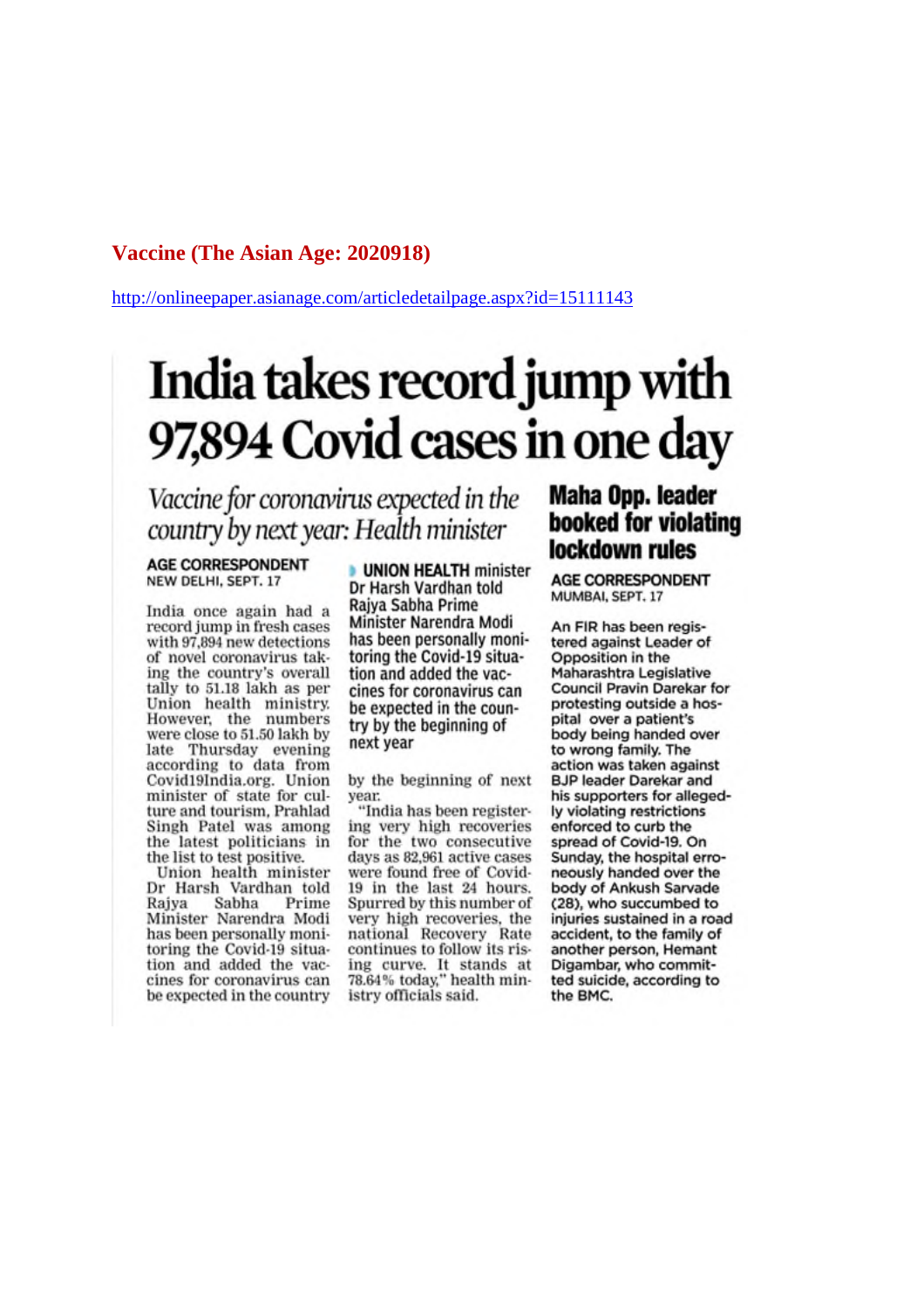#### **Plasma Therapy**

# **Coronavirus | Not all convalescent plasma may have protective effect (The Hindu: 2020918)**

A doctor holds a bag of blood plasma donated by a coronavirus survivor. File A doctor holds a bag of blood plasma donated by a coronavirus survivor. File | Photo Credit: AP

There are at least three kinds of antibodies produced in an infection: IgG, IgA, IgB but the neutralising effect was most visible only in the case of the IgGs Not all plasma from those who've recovered from COVID-19 in India may contain enough protective antibodies, says a multi-institutional study led by researchers in the country and the United States.

Also read: Coronavirus | Plasma therapy may look promising in treating COVID-19, but it is no magic bullet

When scientists checked the antibodies from 42 persons who had mild to moderate infection and had recovered, 38 of them expressed IgG (Immunoglobulin G) responses — the antibodies that are produced a week or two of the infection. However, only "half of them had appreciable neutralising antibody titres," say the scientists in a paper uploaded on BioArxiv, an online repository of scientific papers and are usually yet to be peer-reviewed.

Plasma therapy, the administration of filtered serum from the blood of those who had recovered from the infection to those who are battling it, is among the permitted off-label interventions recommended by the Indian Council of Medical Research (ICMR) in patients with moderate disease but whose oxygen saturation levels aren't improving despite the use of steroids.

However, in the PLACID trial, among the largest studies of its kind and spread across 39 hospitals and 464 participants, the ICMR concluded that plasma therapy neither helped reduce mortality nor prevented moderately ill patients from manifesting severe COVID-19 disease.

Also read: Coronavirus | Plasma therapy didn't help COVID-19 patients: ICMR

Director General of ICMR Dr. Balram Bhargava said on Wednesday that the PLACID results hadn't been 'peer-reviewed' and only after that would the organisation consider changes to recommendations in plasma use as therapy. Several hospitals in India continue to advise caregivers — frequently through their own means — to procure plasma for ailing patients.

"Neutralising response"

The latest study underscored that only those IgG antibodies that bound to the receptor binding region of the coronavirus spike protein, which attaches itself to the body's healthy cells and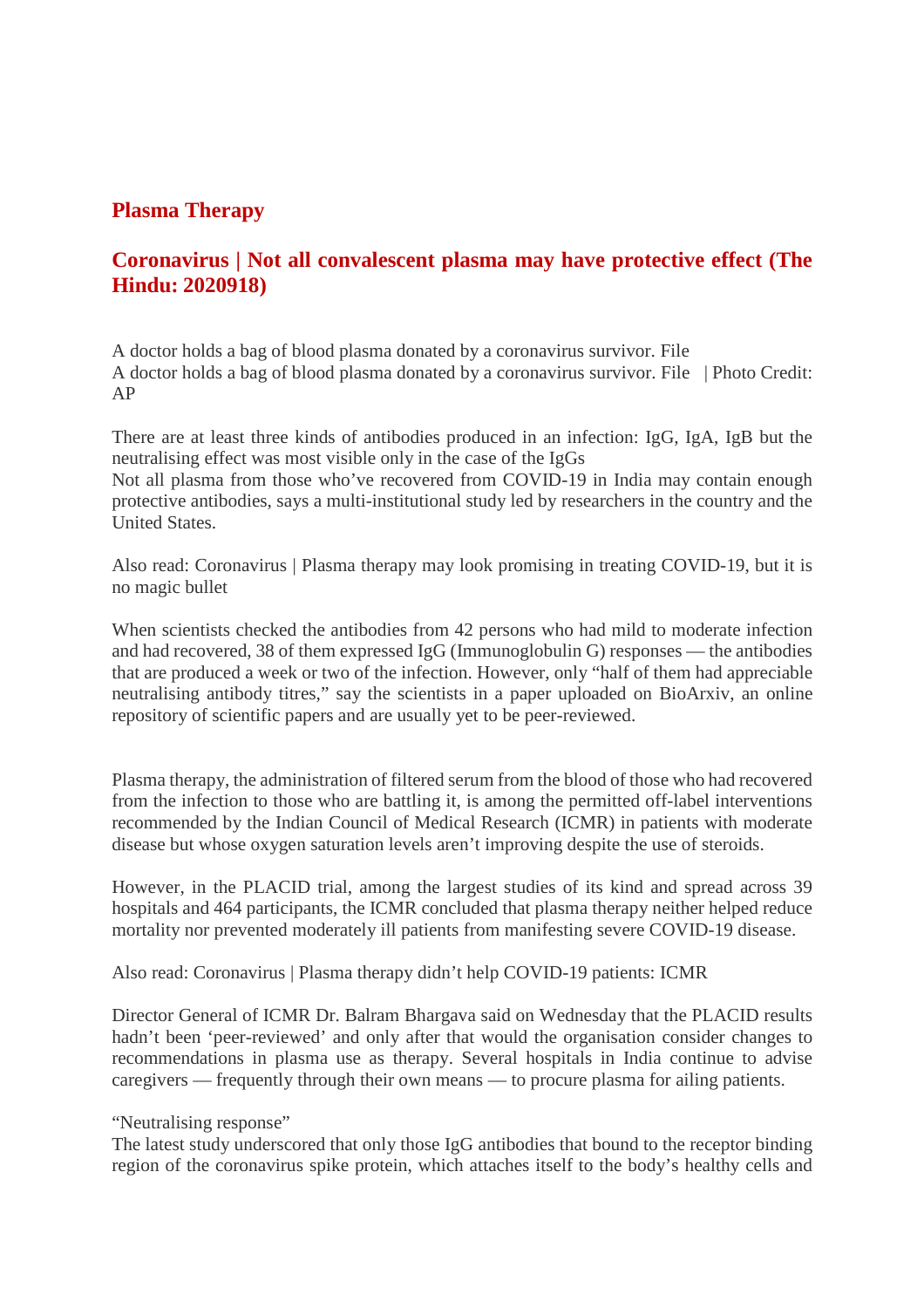infiltrates, had a "neutralising response." Antibodies that bound to other parts of the virus didn't succeed in provoking such a response. Thus, doctors, when assessing plasma therapy, would be well served to evaluate the quality of the plasma via an assay, or a chemical test, that specifically evaluates the levels of RBD (receptor-binding domain)-specific IgG titres and not just crude IgG levels.

Also read: Experts question FDA nod for emergency use of plasma therapy

There are at least three kinds of antibodies produced in an infection: IgG, IgA, IgB but the neutralising effect was most visible only in the case of the IgGs, the authors noted.

"It's important to note that many Indian government agencies and institutions are already making efforts to bring these RBD-based IgG assays more widely available, and thus this study is very relevant and timely to scientifically validate these efforts," the ICGEB-Emory said in a statement.

The ICMR-funded study is led by Anmol Chandele and Kaja Murali Krishna of the ICGEB-Emory Vaccine Center at the International Centre for Genetic Engineering and Biotechnology. Done in collaboration with ICMR-National Institute of Malaria Research, Dept of Biotechnology and the Emory Vaccine Center, Atlanta, it doesn't explain why many with antibodies didn't express neutralising responses, but conjectured that it could have to do with inter-individual differences in human immune responses associated with variants of the virus, the initial viral loads that those infected were exposed to, genetic factors and disease severity.

Previous studies have shown that there are relatively higher neutralising antibodies in COVID-19 hospitalised patients during the acute febrile phase, or in recovered individuals that were previously hospitalised with severe COVID-

# **Re-infection fears around COVID-19**

# **The Hindu Explains | Are there re-infection fears around COVID-19? (The Hindu: 2020918)**

https://www.thehindu.com/sci-tech/health/the-hindu-explains-are-there-re-infection-fearsaround-covid-19/article32590566.ece

How long does immunity last? What are WHO and scientists saying about antibodies? The story so far: While the fear of COVID-19 re-infection has dogged discussion on the novel coronavirus, it was in late August that the first 'confirmed' case of re-infection was officially recorded. A 33-year-old Chinese male from Hong Kong reportedly caught his second infection during a trip to Europe, four-and-a-half months after he first tested positive for COVID-19. Post-testing, genomic sequencing made it clear that the first and second infection involved variants of the SARS-CoV-2 virus. This seemed to rule out viral shedding or continuing infection from the first time. Subsequently, a case of re-infection in Nevada, U.S., was also similarly revelatory, thanks to viral genome sequencing.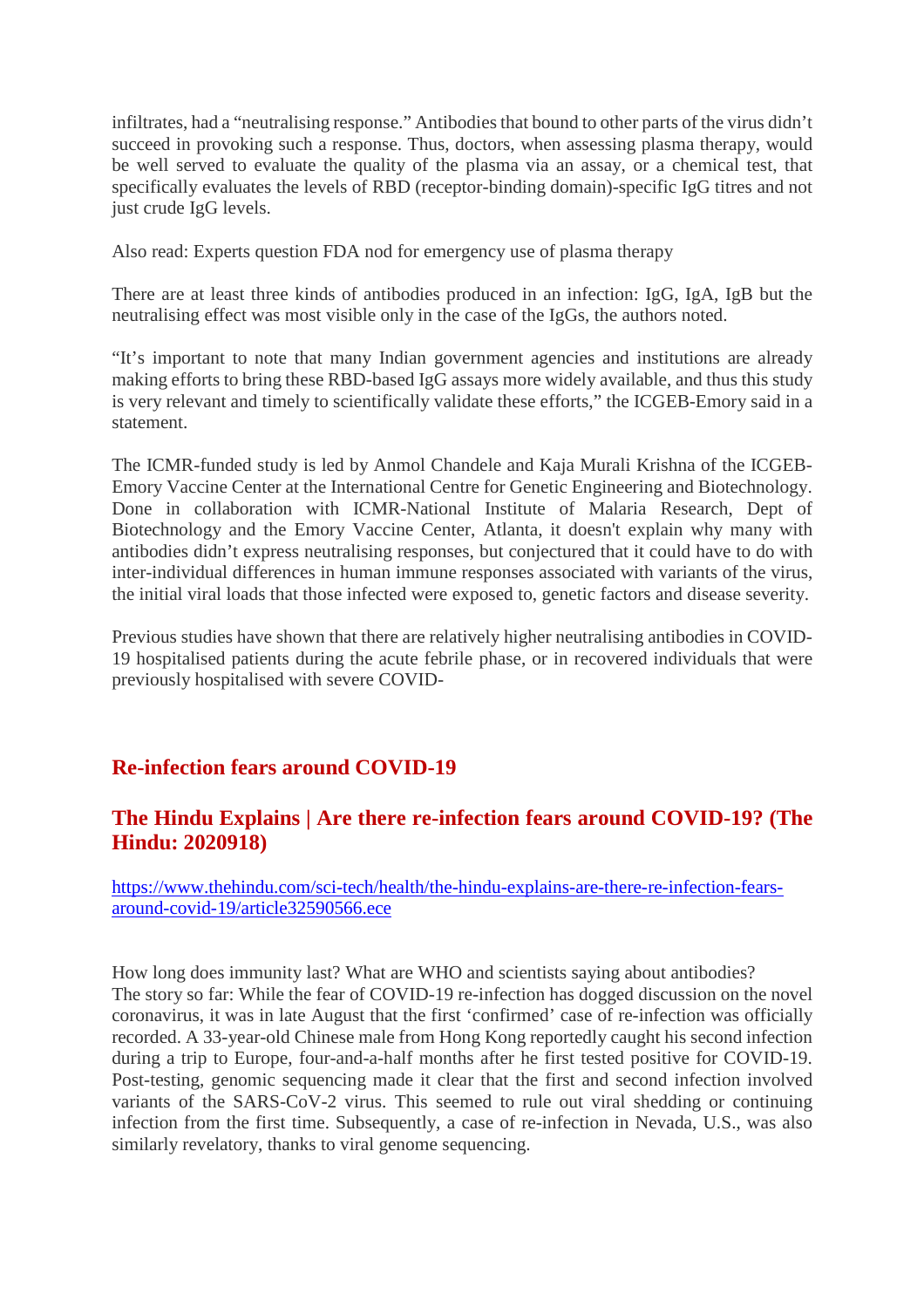Are these isolated cases?

While there is no doubt this finding is significant, scientists are still debating whether this comprises an isolated few cases or portends a larger batch of infections as the world opens up and global travel begins again. Questions about waning immunity and the viability of a vaccine itself are still not settled either.

Also read | Bengaluru reports 'first' case of COVID-19 reinfection

What is immunity and how does it work?

What the discussion intrinsically hinges on is the ability of the human body to fight pathogens harmful to it, and whether in COVID-19 immunity wanes a few months after infection. The human body's immunity acts in two forms — as innate, jumping to the task of protection immediately, and adaptive, meaning immunity acquired by the body in the process of surviving infection by pathogens, essentially over a period of time.

In a piece in The New York Times, Yale immunologists Akiko Iwasaki and Ruslan Medzhitov explain that the adaptive immune system consists of two types of white blood cells, called T and B cells, that detect molecular details specific to the virus and, based on that, mount a targeted response to it. "T cells detect and kill those infected cells. B cells make antibodies, a kind of protein that binds to the viral particles and blocks them from entering our cells; this prevents the replication of the virus and stops the infection in its tracks."

Also read | Antibodies against coronavirus start to decrease in 2-3 months, study finds

T and B cells retain this memory and help the body fight the infection later. "Yet it is also the case that with other viruses the amount of antibodies in the blood peaks during an infection and drops after the infection has cleared, often within a few months: This is the fact that has some people worried about COVID-19, but it doesn't mean what it might seem," they add. "It's a normal step in the usual course of an immune response. Nor does a waning antibody count mean waning immunity: The memory B cells that first produced those antibodies are still around, and standing ready to churn out new batches of antibodies on demand."

Also read | Dead fragments of novel coronavirus led to false positives in recovered patients

What does it mean for the future?

Reacting to the Hong Kong case, Maria Van Kerkhove of the WHO said at a briefing: "There's been more than 24 million cases reported to date… we need to look at something like this at a population level." Researchers who studied the Hong Kong case themselves said in a publication in Clinical Infectious Diseases : "Our results suggest SARS-CoV-2 may continue to circulate among the human populations despite herd immunity due to natural infection or vaccination. Further studies of patients with re-infection will shed light on protective correlates important for vaccine design." On its website, the WHO says it will continue to review the evidence on antibody responses to SARS-CoV-2.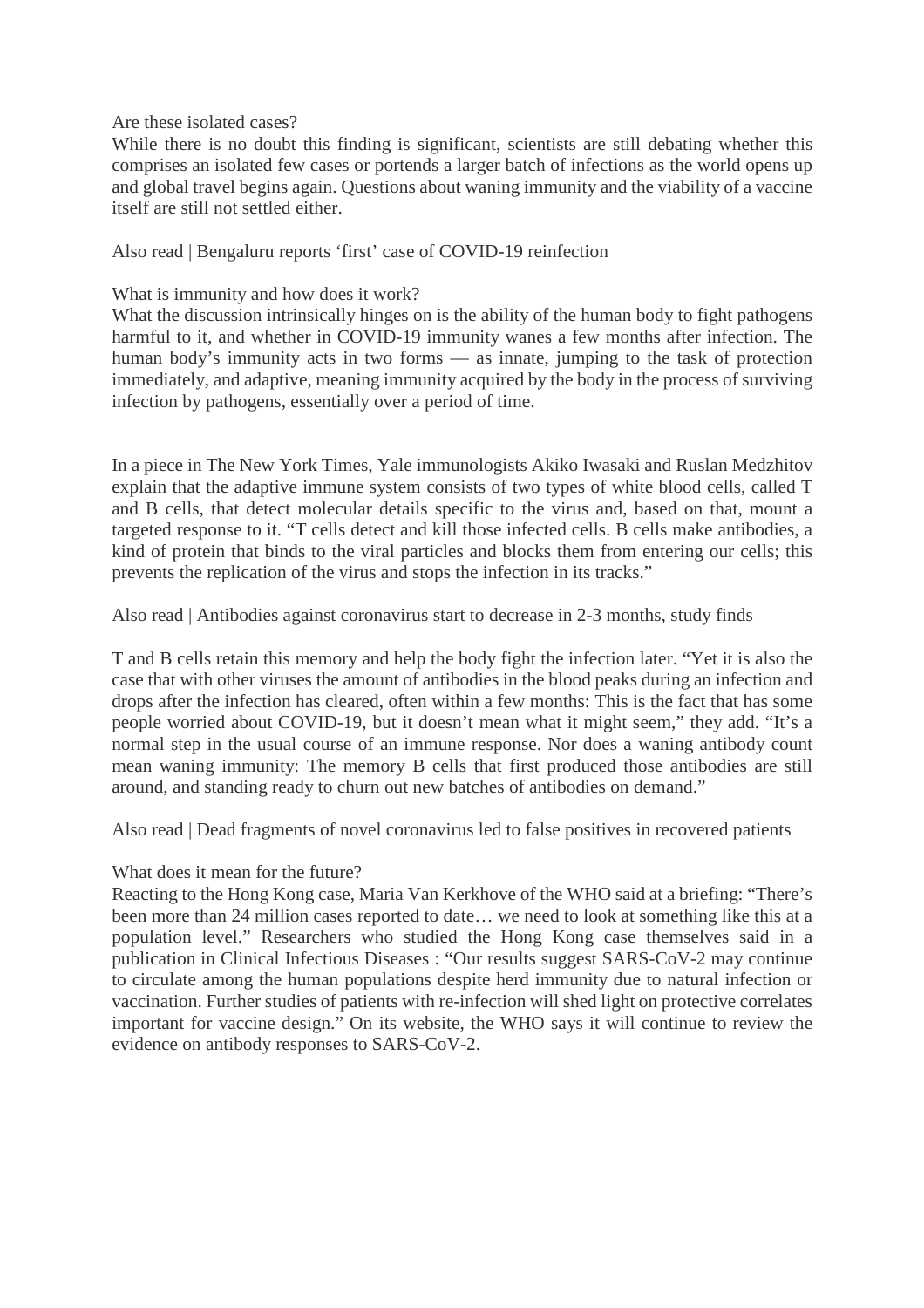#### **Vaccine**

# **Coronavirus | Front-line workers will get vaccine first: Harsh Vardhan (The Hindu: 2020918)**

https://www.thehindu.com/news/national/coronavirus-front-line-workers-will-get-vaccinefirst-harsh-vardhan/article32593279.ece

I shall be the first to offer myself for receiving it if people have a trust deficit, says Union Health Minister

"I shall be the first to offer myself for receiving COVID-19 vaccine if people have a trust deficit," said Union Health Minister Harsh Vardhan while interacting on the Sunday Samvad social media platform.

Also read: Coronavirus | Oxford vaccine trials to resume in U.K.

The Minister answered queries concerning the situation, the government's approach, the likely changes one expects to see in the post-pandemic world and the steps taken by the government in its facilitation.

Also read: Coronavirus | India has key vaccine role: Anthony Fauci

He said while no date has been fixed for the vaccine launch, it may be ready by the first quarter of 2021.

Precautions in conducting human trials

He said the government is taking full precautions in conducting the human trials of the vaccine and the National Expert Group on Vaccine Administration for COVID-19 under the Chairmanship of Dr. V K Paul, Member (Health), NITI Aayog is drawing up a detailed strategy on how to immunise the majority of the population.

Also read: India could get COVID-19 vaccine by year-end, says Harsh Vardhan

"Issues like vaccine security, cost, equity, cold-chain requirements, production timelines etc. are also being discussed intensely," he said and assured the vaccine will be first made available to those who need it the most, irrespective of their paying capacity.

"The government is considering emergency authorisation of COVID-19 vaccination especially in the case of senior citizens & people working in high-risk settings. This shall be done after a consensus has been reached."

Also read: 'Social vaccine' is need of the hour, says Harsh Vardhan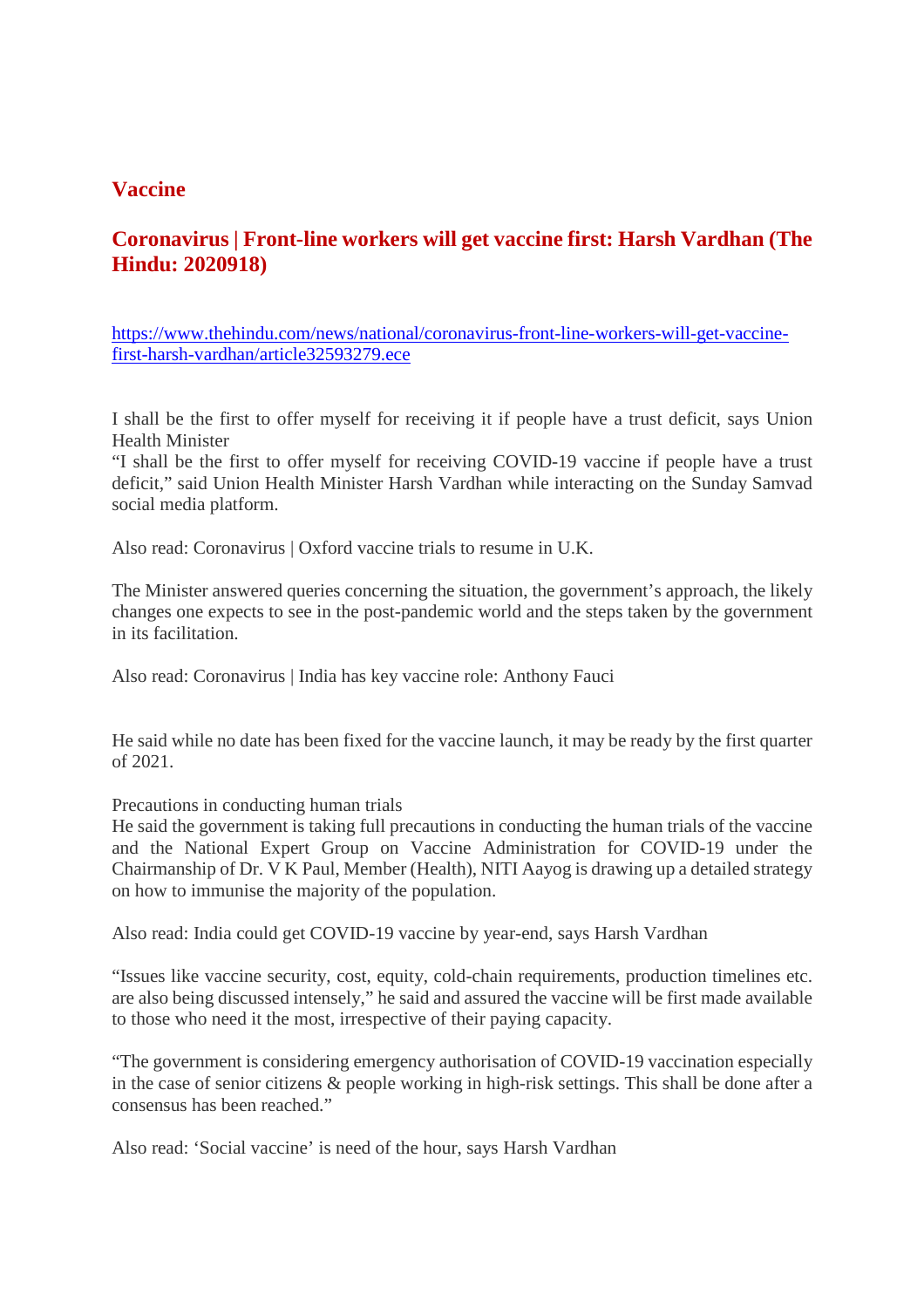Elaborating on the vaccine candidates and their development in India, the Minister said the Department of Bio Technology (DBT) and the Indian Council of Medical Research (ICMR) have been pro-active in responding to the emerging situation to support advancement of the candidates.

Trials at different phases

The Minister said India is actively partnering with the Coalition for Epidemic Preparedness Innovations (CEPI) and trials at different phases are ongoing with respect to several vaccines in Indian laboratories (private or public) and hospitals.

He said a safe and effective vaccine will help in establishing immunity at a much faster pace as compared to the natural infection. "It is hoped that a consensus will emerge in the next few months over the desired level of protective herd immunity in any community."

# **Pollution**

# **Inhaling polluted air can lead to brain damage (The Hindu: 2020918)**

https://www.thehindu.com/sci-tech/science/inhaling-polluted-air-can-lead-to-braindamage/article32531724.ece

Even design: In the study, eight male mice were exposed to polluted air and eight controls to filtered air.

Even design: In the study, eight male mice were exposed to polluted air and eight controls to filtered air. | Photo Credit: Saira Hameed

Mice exposed to dirty air formed amyloid deposits and tangles in the brains

New research on mice shows that continually inhaling dirty air could be bad not just for the lungs but could also damage the brain tissue. In the study, led by Richard N. Zare of Stanford University, eight male mice were exposed to polluted air, and eight controls were exposed to filtered air. Afterwards, on examining the brain tissues of the 16 mice, the researchers found that the mice that inhaled dirty air had developed amyloid deposits, neurofibrillary tangles and plaques, while those that had inhaled filtered air showed no such developments. The study was conducted at the chemistry department of Fudan University of Shanghai, China, and the results are presented in a paper that has been accepted for publication in the journal Talanta Open.

#### Damaged brains

While the whole experiment lasted two years, the mice were exposed to dirty air six days a week, eight hours a day, for 24 weeks (six months). The researchers used a number of different analytical techniques to examine different tissues. "Of course, the lungs… were quite different – but I had not expected to find what my postdoc, Dr. Saira Hameed, observed, namely damage to the brains of all the mice exposed to dirty air but essentially no damage in the brains of mice exposed to clean air," says Prof. Zare, who is with the Department of Chemistry of Stanford University, California, in an email to The Hindu.

As for the concentration of PM2.5 that made up the dirty air for the experiment, Jinzhuo Zhao, from Department of Environmental Health, School of Public Health, Fudan University, says,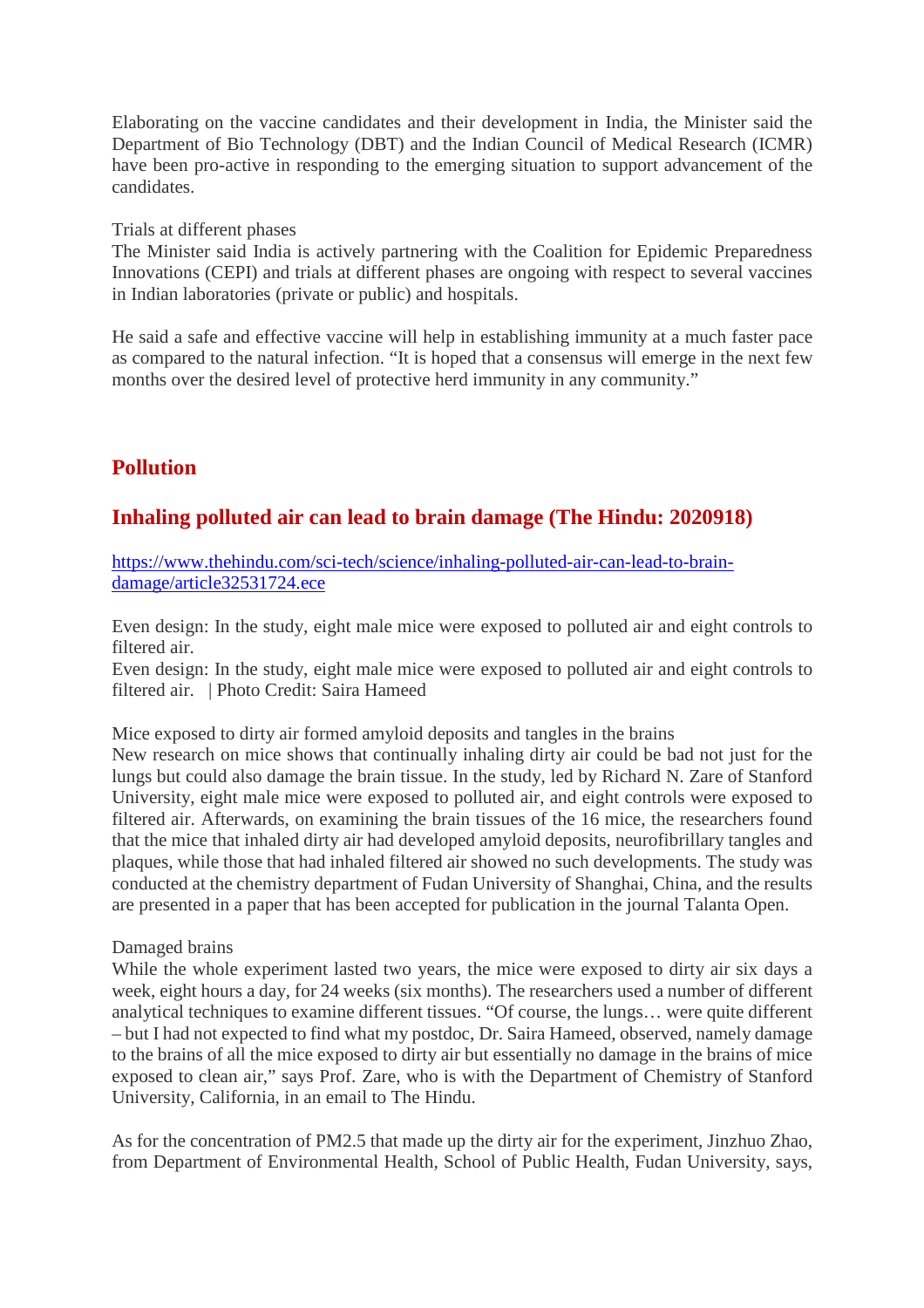"We used 70 microgram per cubic metre to perform the study." This is about twice the average value of PM2.5 seen in Shanghai.

#### Dirty air and clean air

"The exposure system we used in this study could filter the ambient PM2.5 [which was then given to the controls]. The composition of filtered air is similar with the outdoor air from which PM2.5 has been filtered," says Dr Zhao, who is an author of the study, in an email to The Hindu. "However, the system cannot completely filter the PM2.5, so a little PM2.5 still exists in the filtered air."

The brains of mice exposed to dirty air showed tangles and plaques as well as neurofibrillary inflammations. "In addition, we made a chemical analysis, and we found upregulation (concentration increase) in ceramide and sulfatides," Prof. Zare explained.

#### Alzheimer's disease

Earlier studies have shown that ceramide is directly involved in the aggregation of amyloid beta and the progression of Alzheimer's disease. Sulphated galactosyl ceramide, also known as sulphatides (ST), are found in abundance at the myelin sheath of brain cells.

"We found upregulation of sulphatide in the brain tissues from dirty air compared to the filtered air, suggesting damages in the myelin sheath and blood-brain function dysfunction as a result of particulate matter exposure," says Prof. Zare. "This hypothesis is supported by previous reports that have shown that the expression levels of sulphatides are associated with the physiological activity of the blood-brain barrier, and increased concentration of sulphatide has impact on myelin sheath at early stages of HIV-1 infection."

#### **Covid-19**

#### **India's response to Covid-19 reflects the power, problems, potential of federalism**

**Response to Covid-19 shows carving out roles through consensus can address challenges to federal governance. (The Indian Express: 2020918)**

https://indianexpress.com/article/opinion/columns/coronavirus-covid-19-pandemic-andfederalism-6600329/

Written by Srinivas Chokkakula | Updated: September 18, 2020 9:05:42 am

The experience offers an opportunity to revisit the recent debate around the federal organisation of powers under the Constitution's Seventh Schedule.

India's response to the COVID-19 pandemic — still a moving target having infected more than 5 million people in the country and claimed in excess of 80,000 lives — reflects the power, problems and potential of federalism in the country's polity. In spite of the rather unilateral response in terms of imposing a nationwide lockdown, the Centre eventually chose to work carefully with the states. And, the most cynical of the chief ministers professed working with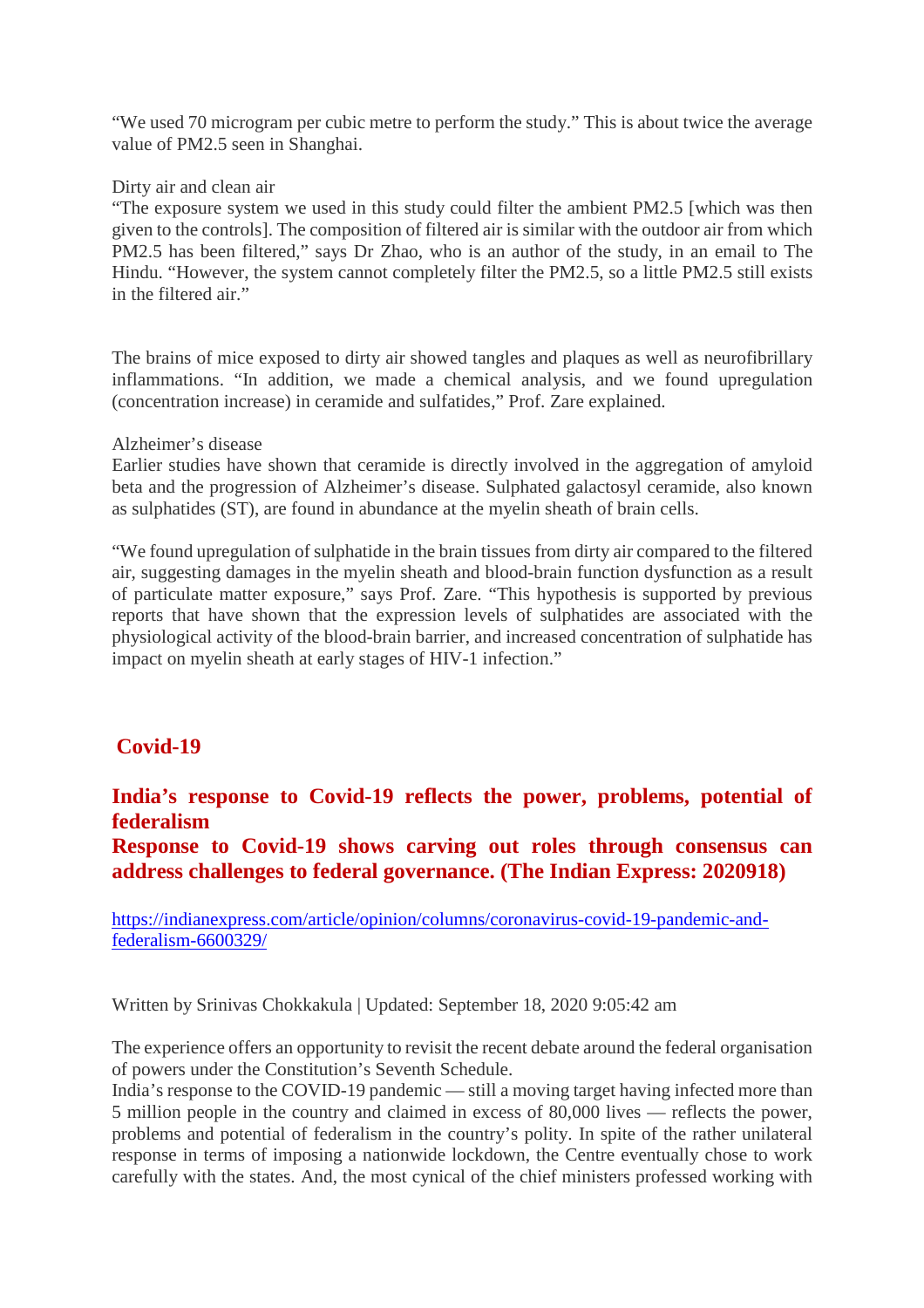the Centre and other states to deal with a variety of challenges posed by the pandemic. In the past few months, the country has witnessed an interesting and remarkably coordinated effort by the Centre and states in addressing a collective challenge. This exigency response will help us a great deal in understanding Centre-state relations as well as in improving mechanisms of federal governance.

The experience offers an opportunity to revisit the recent debate around the federal organisation of powers under the Constitution's Seventh Schedule. It has been argued that such organisation of powers is not cast in stone and the arrangement requires a review. Such an exercise is indeed necessary, but what should be its broad contours? The review should allow the carving out of the roles of the Centre and states to address hitherto disregarded and emerging concerns — a viral pandemic or climate change, for instance.

In one of his columns in this newspaper, Bibek Debroy argued for the need to re-examine the distribution of powers under the Seventh Schedule so as to rationalise the Centrally Sponsored Schemes (CSSs) under which the Centre extends support in sectors pertaining to the State List ('Spending issues', IE, September 12, 2019). Why should the Centre spend, Debroy asked, on a state subject like health and why couldn't states contribute to a Union subject like defence? His argument sparked a debate. Also, in this newspaper ('Leaning on the states', IE, September 24, 2019), M Govinda Rao argued that defence is a "national public good" and has to be a Union subject. "The constitutional assignments between the Centre and subnational governments in federations," Rao pointed out, "are done broadly on the basis of their respective comparative advantage". That is why "the provision of national public goods is in the federal domain and those with the state-level public service span are assigned to the states". The debate seems to have settled on at least three counts.

One, the federal organisation of powers can be revisited and reframed. Two, the CSSs must continue but they should be restructured. In addition to the schemes' rationale of reducing the horizontal and vertical imbalances among states, the Centre is also obligated to address the externalities of the states' developmental efforts under the subjects allocated to them. Three, there is a need for an appropriate forum to discuss the complex and contentious issue of reviewing federal organisation of powers and restructuring of central transfers.

Should such a review chop and change the subjects in the Union, State and Concurrent Lists? A perusal of the country's response to the COVID-19 indicates that the exercise be guided by a more nuanced perspective.

Opinion | India should opt for income support so that pandemic does not turn into a financial crisis

Consider the manner and the content of reconciliation and repositioning between the Centre and states in the course of the response to the pandemic. The Centre's efforts are now primarily focused on achieving economies of scale in vaccine procurement, knowledge production for setting standards and guidelines for the states, and mitigating inter-state externalities. States continue to play the dominant role in the execution of the actual response to the health crisis. In other words, the fundamental principles of comparative advantage prevailed, but they were organised on the basis of certain functional roles and responses.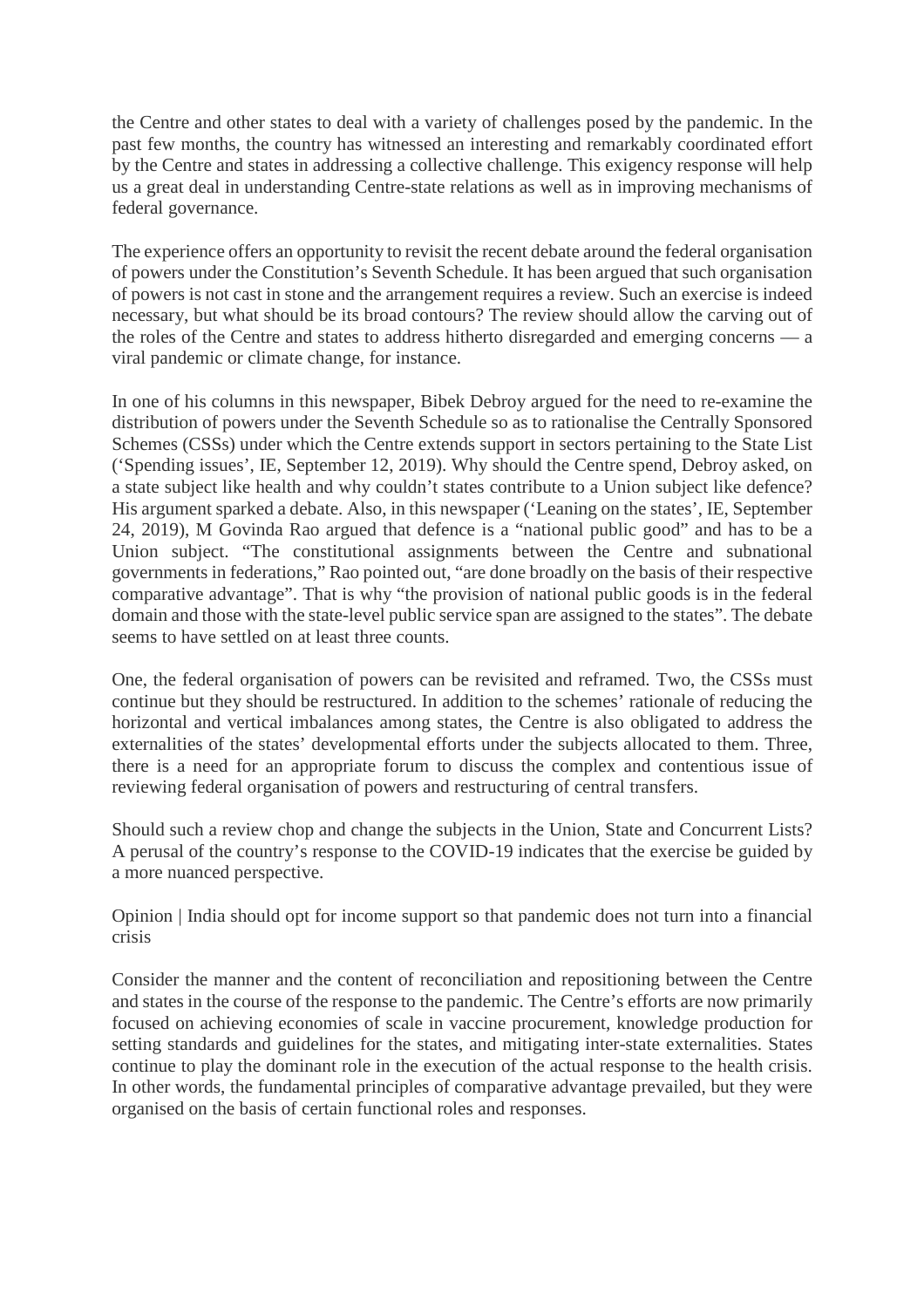So, here is the key takeaway. In spite of health being a state subject, the response to collective threats linked to the subject required some kind of organisation of federal responsibilities on a functional basis.

How can such coordination be sustained on a long-term basis? A typical response is to recommend shifting subjects to the Concurrent List to enable an active role for the Centre. This is how the High-Level Group, constituted by the 15th Finance Commission, recommended shifting health from the State to the Concurrent List. A similar recommendation was made earlier by the Ashok Chawla Committee for water.

But is such shifting of subjects from the State to Concurrent List really feasible in these times of acute sub-nationalism, deep territorialisation and competitive federalism? Will the aspired cooperative federalism get the states to agree to ceding powers and conceding space, particularly in their traditionally exclusive domains? That seems unlikely. Yet, the most collective threats and the challenges of coping with emerging risks of sustainability are linked to either the State List subjects or the ones that rely on actions by states — water, agriculture, biodiversity, pollution, climate change. Some of these also require ensuring sustainability of common pool resources — water, for example.

This extended role of ensuring security against threats to sustainability of resources forms a new layer of considerations. This should define the contours of a coordinated response between the Centre and States — as it happened during the pandemic. In fact, such threats and challenges require the states to play a dominant role. At the same time, the Centre must expand its role beyond the mitigation of inter-state externalities and address the challenges of security and sustainability.

Opinion | Fatigue in the Covid fight grows

The GST reforms is the most recent instance of such reworking of the Centre-state roles for a greater and collective goal. It involved a tortuous, but a new consensus building approach to implement the reforms. Former Finance Minister Arun Jaitley, who spearheaded its implementation, suggested a similar consensus-building for sectors like health, rural development and agriculture. The country's response to the pandemic has shown that carving out roles through consensus can address new challenges to federal governance.

What should be an appropriate forum for this purpose? The experience of the GST Council may help here as well. The ongoing friction between the Centre and the states over GST reforms tells us that consensus-building is not a one-time exercise. It has to allow sustained dialogue and deliberation. Is there an institutional space that offers the necessary resilience and credibility? Perhaps it is time to revisit the proposal for an elevated and empowered Inter-State Council.

This article first appeared in the print edition on September 18, 2020 under the title 'Pandemic and federalism'. The writer is MoJS Research Chair — Water Conflicts and Governance Centre for Policy Research, Delhi. Views are personal.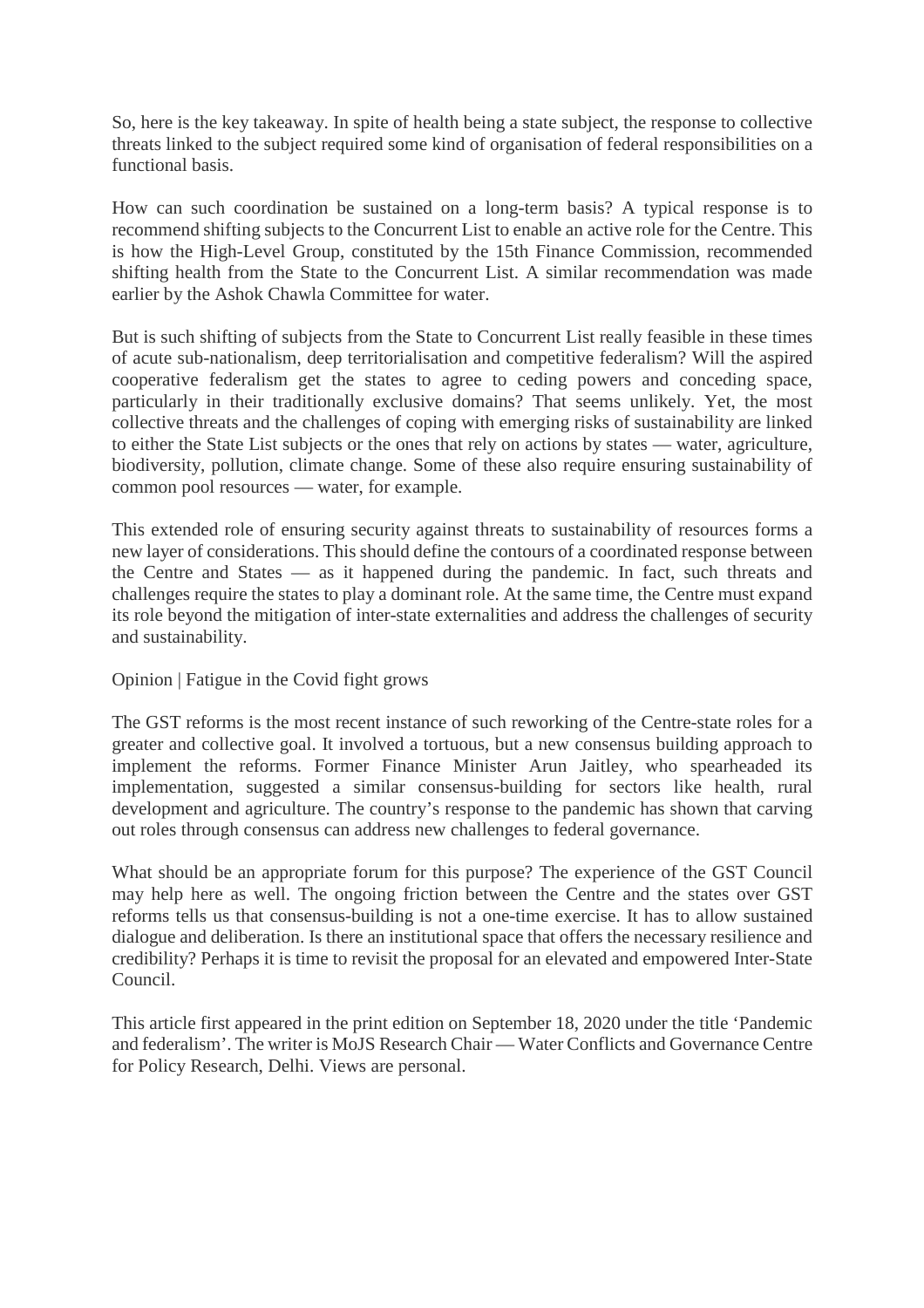# **Home Remedy**

### **Efficacy of yoga, ginger, turmeric for astronauts needs to be studied' (New Kerala: 2020918)**

#### https://www.newkerala.com/news/2020/165566.htm

India's human space flight programme will be a sustained activity and will not end just with Gaganyaan mission - the country's first human space mission, said senior officials of the Indian Space Research Organisation.

The officials also said apart from innovative engineering and technological solutions for a sustained human space programme, the efficacy of yoga on astronauts' health and the protective capabilities of wonder spices ginger and turmeric will have to be explored further.

Looking beyond Gaganyaan, the Indian space agency is looking at setting up crew training facilities, inflatable space habitat, rendezvous and docking, space station building, long duration manned space travel, telerobotics, artificial intelligence and spin-offs to the society, S. Unnikrishnan Nair, Director, Human Space Flight Centre, part of ISRO said on Thursday.

He was speaking at the space sector conference 'Ushering the new era in Indian Space Sector' organised by Confederation of Indian Industry (CII) in association with Indian Space Research Organisation (ISRO), Antrix Corporation Limited and supported by NewSpace India Limited (NSIL).

Unnikrishnan said the space agency is working seriously on the inflatable habitat that can be used in space as well as at high altitudes - for defence personnel - and also for use during natural disasters.

Under the Gaganyaan mission, India plans to send three astronauts into space in 2022. They will orbit in space at about 400 kms above the earth for five to seven days and then return back.

Prior to that, there will be two unmanned space missions to test the rocket and the crew module systems.

According to Unnikrishnan, presently the astronaut life support systems; orbital module development; recovery and rehabilitation of the astronaut; coordination with academia and industry and other collaborations are being undertaken.

He said four Indian Air Force pilots are undergoing basic astronaut training in Russia and they will be back by March next year and undergo Gaganyaan-specific training in India.

Unnikrishnan said the Indian industry will be contributing in a rich way in realising various simulators for the training.

He said parachutes, crew escape systems and other tests will be done before the first unmanned flight.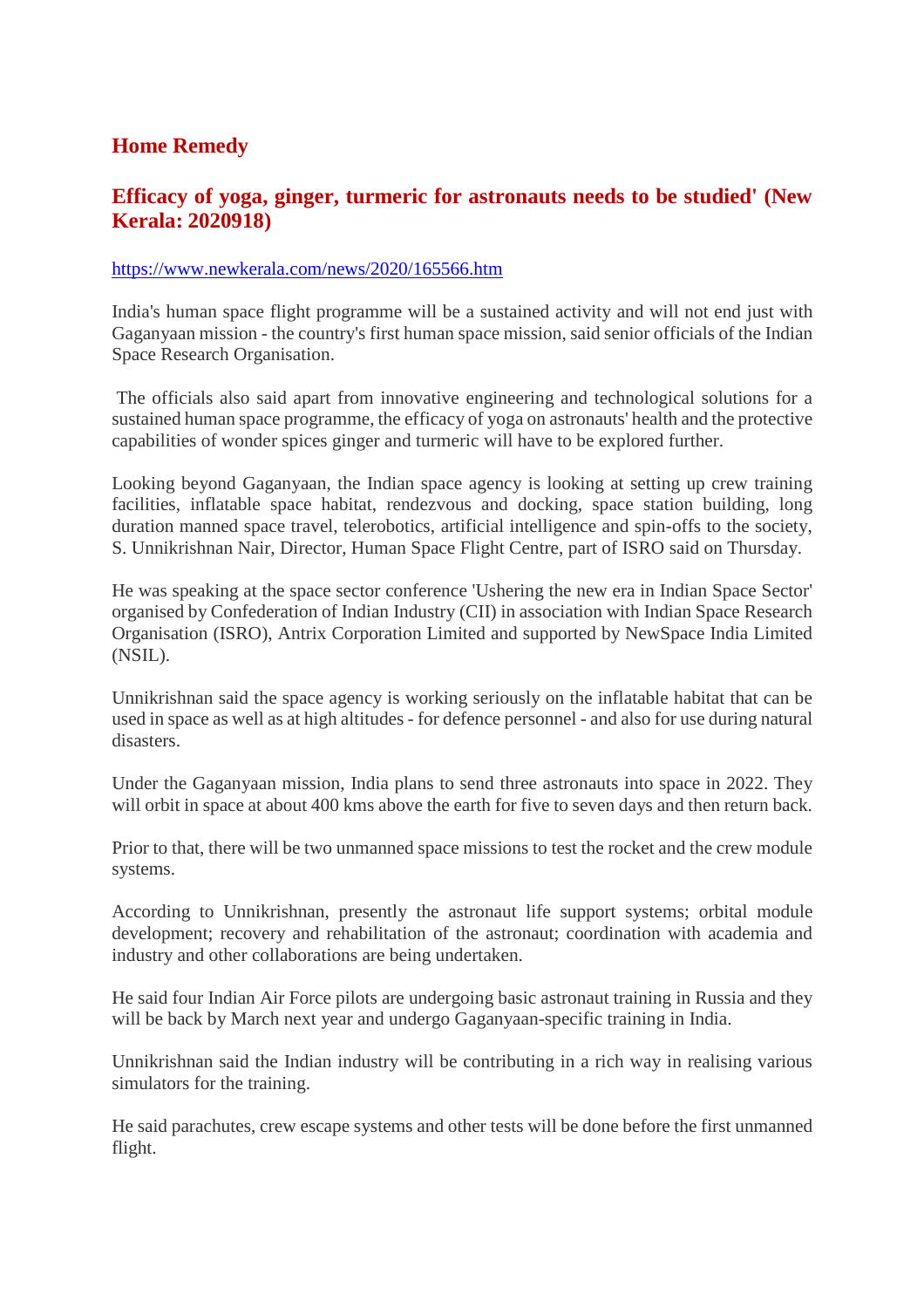According to V.R. Lalithambika, Director, Human Space Flight Programme, several research and development (Riamp;D) activities have to be undertaken now to have a sustained manned mission programme.

She said the Riamp;D should be done in multiple domains like engineering, human-centric and life sciences.

Lalithambika said apart from advanced materials, polymers, optics, robotics and others have immense potential for industries.

She also said being confined in an isolated environment with limited communication with the outside world may lead to psychological issues for astronauts.

The efficacy of yoga and the Indian system of traditional medicine to mitigate some of these effects and the potential protective capabilities of some of our wonder spices like turmeric and ginger in the space environment would also need to be explored further.

Lalithambika also said it could lead to large scale commercial benefits on earth.

According to her, the sustained human space flight programme will offer space travel opportunities for experts in other fields like academic, industrial research specialists and others.

#### **Steroids**

#### **Kids who take steroids at increased risk for diabetes: Study (New Kerala: 2020918)**

https://www.newkerala.com/news/2020/165528.htm

Children who take oral steroids to treat asthma or autoimmune diseases have an increased risk of developing diabetes, high blood pressure, and blood clots, warn researchers.

The study, published in the American Journal of Epidemiology, examined the records of more than 933,000 US children from ages 1 to 18 with or without autoimmune diseases, such as inflammatory bowel disease, juvenile arthritis or psoriasis.

Among those without an autoimmune disease, about two in three children who received prescriptions for steroids had evidence of asthma.

"The rates of diabetes, high blood pressure and blood clots from oral steroids have been studied in large populations of adults," said study author Daniel Horton from the Rutgers University in the US.

"However, there are reasons to think these findings might be different in children, who not only tend to take steroids differently than adults but also have much lower baseline risks of developing these same cardiovascular and metabolic conditions," Horton added.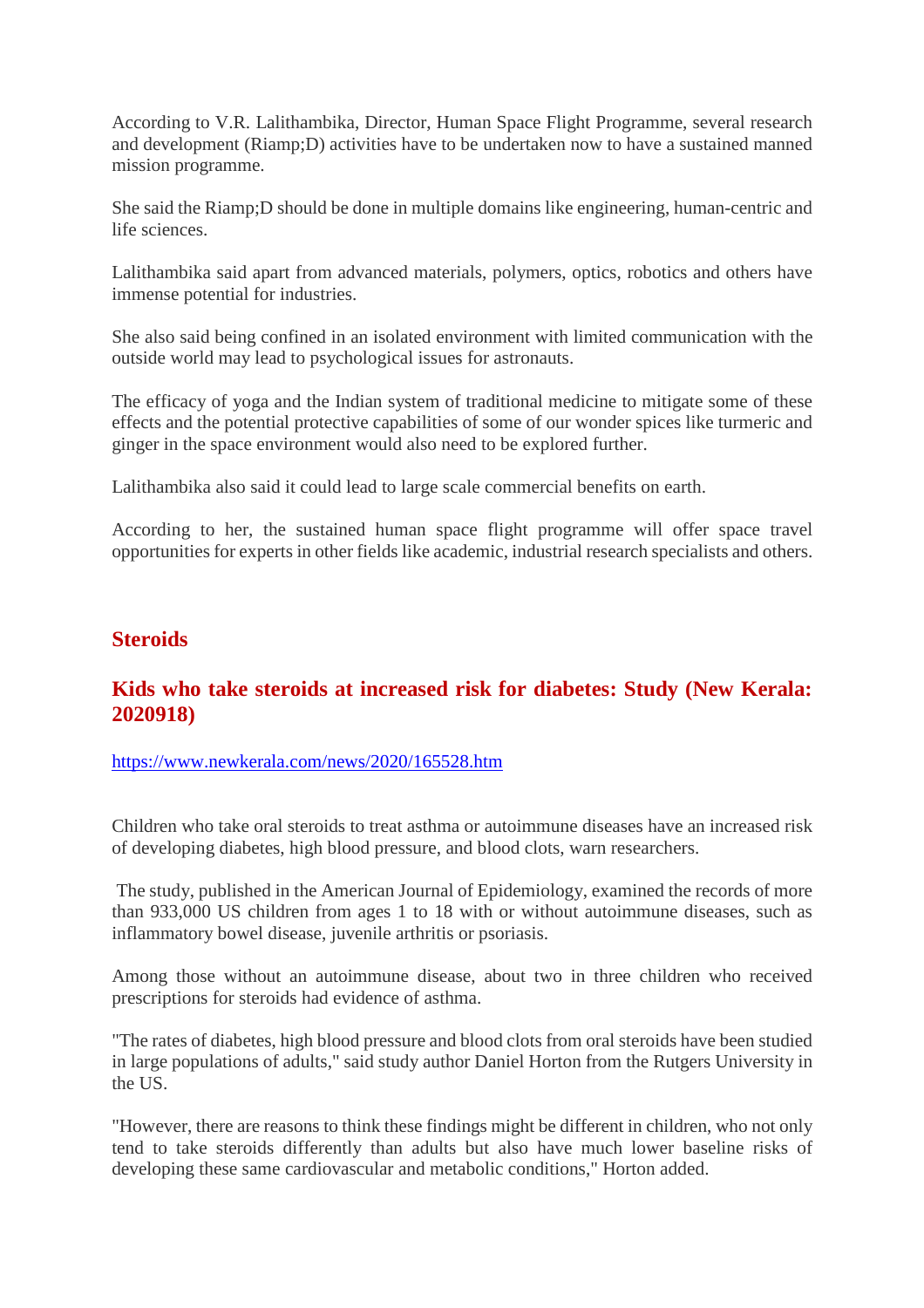This study allowed researchers to put numbers on the association between oral steroids and rare, but potentially serious, complications in children.

The researchers found that children who were receiving high steroid doses experienced these complications at much higher rates than children taking low doses or who had taken steroids previously.

Among the complications studied, high blood pressure occurred most commonly with steroid treatment.

All of these complications were more common among children with autoimmune diseases, independent of the steroid effect.

"While children receiving high-dose steroids were at substantially higher risk for developing diabetes, high blood pressure or blood clots relative to children not taking these medicines, the absolute risks of these complications were still small," Horton said.

The vast majority of children taking brief courses of steroids for conditions such as asthma, for instance, will not experience these complications," the study author noted.

#### **Anxiety rates**

#### **Anxiety rates due to job insecurity similar among men, women (New Kerala: 2020918)**

https://www.newkerala.com/news/2020/165498.htm

Contrary to the common belief, researchers have found that men and women might experience similar rates of anxiety due to job insecurity.

As more people work temporary gigs with little protection or fear layoffs in an unstable economy, job insecurity is on the rise. These stresses understandably contribute to poor mental health and feelings of anxiety.

But given gender disparities in the workforce - women are more likely to work temporary jobs and receive lower pay - researchers were curious whether job insecurity affected men and women differently.

"Public health consequences of job insecurity need to be seriously considered, given that recent changes due to Covid-19 crisis, are likely to result in a higher prevalence of workers, both males and females, feeling threatened by involuntary job loss," said study researchers from the University of Milano-Bicocca in Italy.

The study, published in the journal Frontiers in Sociology, analysed data from the European Working Conditions Survey, looking at results from 2005, 2010 and 2015.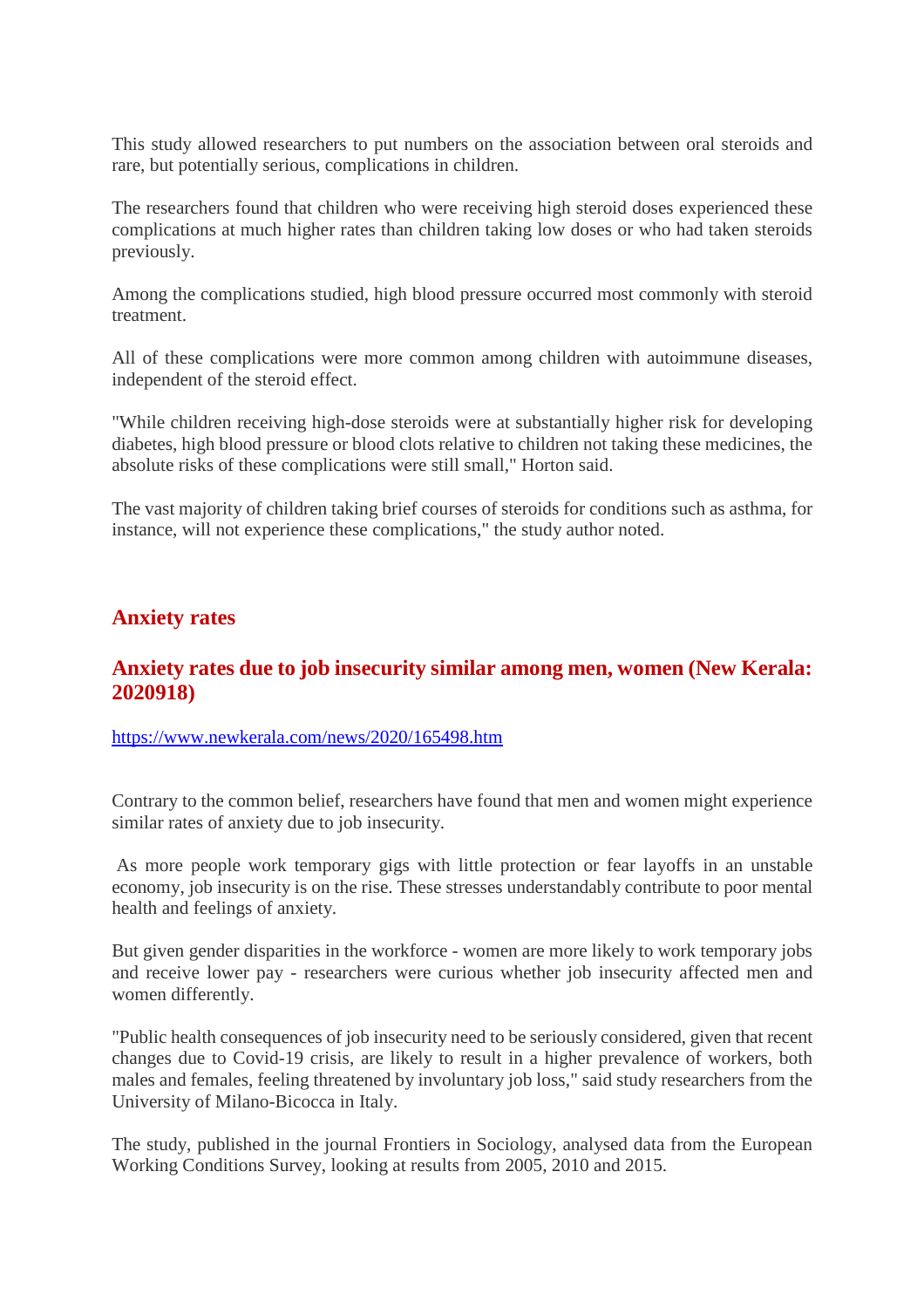The survey asked people to what extent they thought they might lose their job in the next six months and whether they had experienced anxiety over the last 12 months.

The study found that, in Europe, men and women actually reacted to job insecurity fairly similarly. Female workers reported similar rates of anxiety due to an insecure job to their male counterparts.

This may be due to trends towards gender egalitarianism in Europe.

But while women and men might be affected at similar rates, the researchers said that job insecurity is very much still a real concern.

In order to analyse whether the threat of job insecurity was more pronounced in certain European countries due to socioeconomic, cultural, or political variables, the team used multilevel modelling analyses.

They found few cross-national differences in their results, meaning the relationship between job insecurity and anxiety did not vary between countries.

"The study was limited by the fact that all data were self-reported and taken at a single time point, so cause-and-effect cannot be determined," the researchers wrote.

The findings have practical implications for both policymakers and employers and suggest that generous and more effective active labour market programmes are needed in order to address perceived job insecurity and its associated mental health challenges.

#### **Smoking**

# **Smoking linked to bleeding in the brain: Study (New Kerala: 2020918)**

https://www.newkerala.com/news/2020/165494.htm

Smoking most likely has a significant share in all cases of subarachnoid haemorrhage, the most fatal type of cerebrovascular disturbances in the brain, warn researchers.

The study, published in the journal Stroke, reaffirmed a link between smoking and subarachnoid haemorrhage (SAH), a type of bleeding stroke that occurs under the membrane that covers the brain and is frequently fatal.

"Our study provides evidence about the link between smoking and bleeding in the brain," said study researcher Ilari Rautalin from the University of Helsinki in Finland.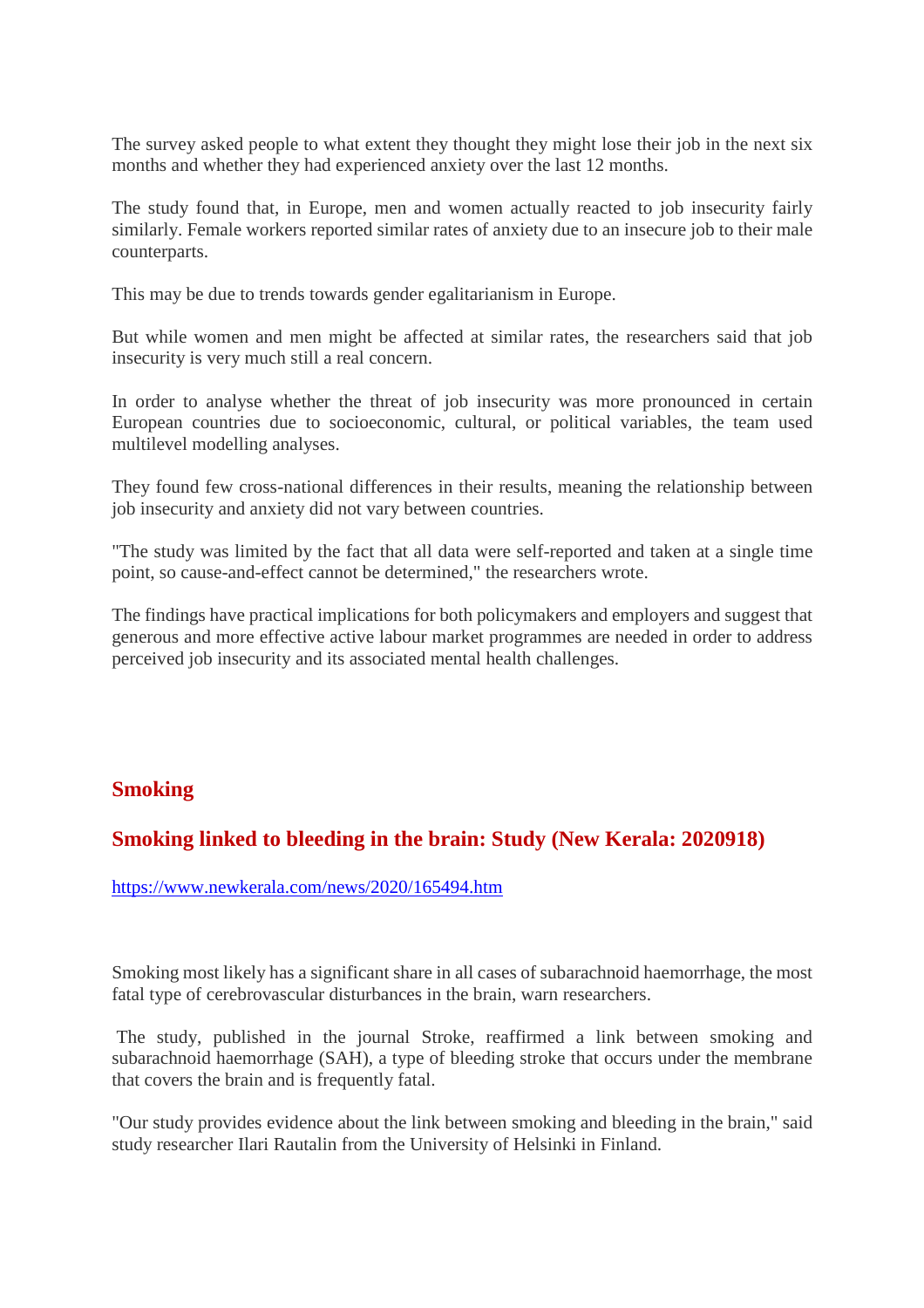This study utilized health care data from the Finnish Twin Cohort, a national database of 32,564 individuals (16,282 same-sex, twin pairs in Finland) who were born before 1958 and alive in 1974, and followed for over 42 years between 1976 and 2018.

The researchers sought to clarify the factors involved when only one twin suffered from fatal bleeding in the brain and hypothesised that smoking - the most important environmental risk factor - could play a significant role.

Researchers identified 120 fatal bleeding stroke events among the twins, and the strongest link for a fatal brain bleed was found among smokers.

Data collected from surveys included smoking; high blood pressure (diagnosis or use of antihypertensive medications), physical activity, body mass index, education, and alcohol use.

Participants were separated into two groups smokers (occasional or current) or non-smokers (never and former). Current smokers were classified according to the number of cigarettes smoked per day light, less than 10; moderate, 10-19; heavy, 20 or more.

The analysis of the 120 fatal bleeding events found four fatalities occurred among both twins in two pairs.

In the remaining 116 fatalities, one twin died of bleeding in the brain, while the other died of another cause, migrated during the follow-up or was still alive at the end of the study followup.

Heavy and moderate smokers had three times the risk of fatal bleeding in the brain, while light smokers had slightly less at 2.8 times the risk.

According to the study, the median age at the fatal brain bleed was 61.4 years.

Risk factors such as high blood pressure, lower physical activity rates and being female were not found to be significant influences in this investigation, unlike prior studies.

"Smoking was associated with fatal bleeding in the brain consistently in both men and women and with bleeding stroke deaths within twin pairs where only one of the twins died from a SAH," the study authors wrote.

# **Potential Covid-19 drug**

# **Potential Covid-19 drug azithromycin may up risk of cardiac events (New Kerala: 2020918)**

https://www.newkerala.com/news/2020/165243.htm

New research adds to the growing body of evidence that potential Covid-19 drug azithromycin -- a commonly-prescribed antibiotic -- may increase the risk for cardiac events in patients.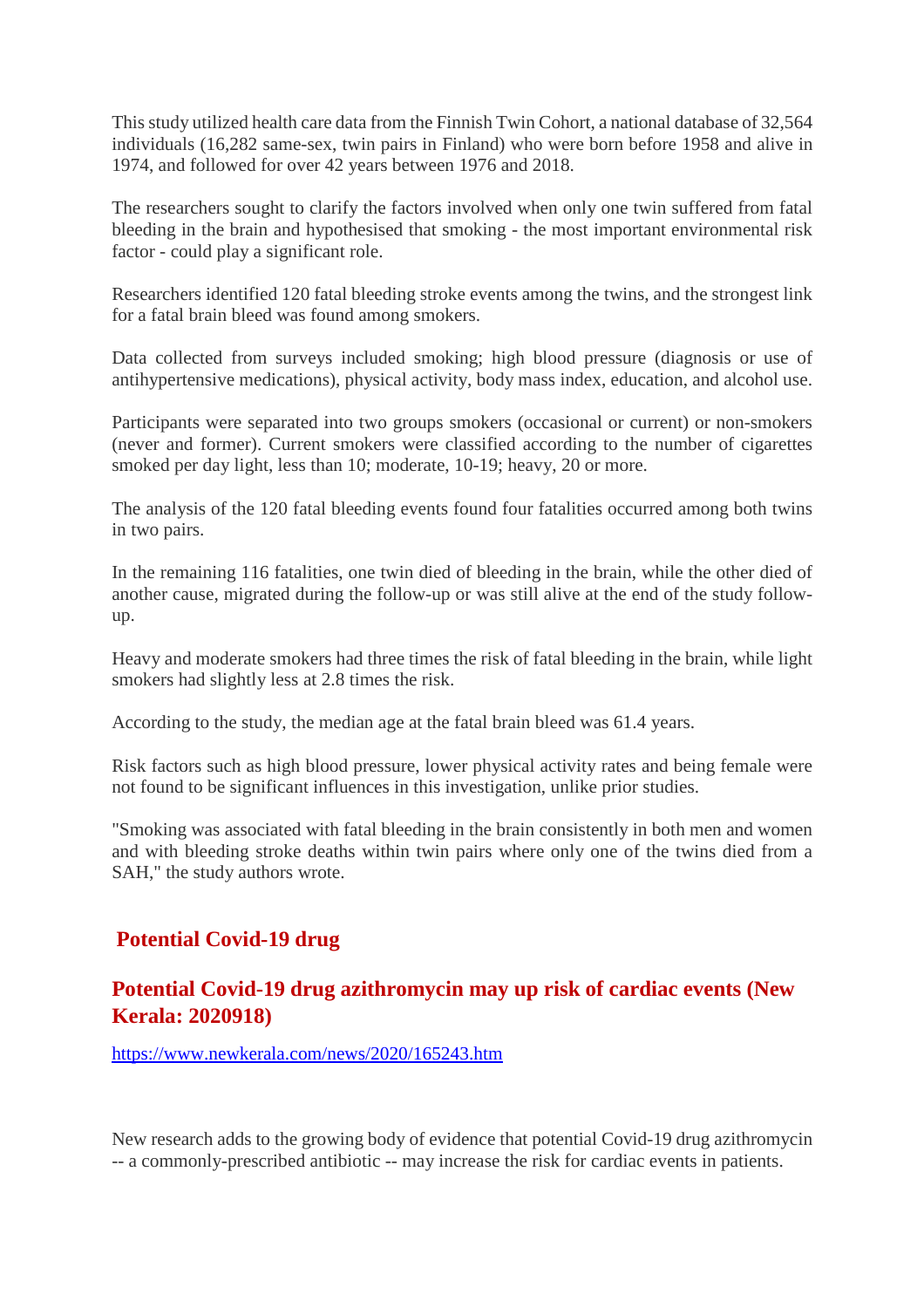The study, published in the journal JAMA Network Open, found that if the azithromycin drug is taken with certain other drugs that affect the electrical functioning of the heart, then cardiac events increased.

"Our findings should give researchers and clinicians looking at azithromycin as a potential treatment for Covid-19 pause," said study author and Indian-origin researcher Haridarshan Patel from the University of Illinois Chicago in the US.

"We found that if taken together with drugs that affect the electrical impulses of the heart, the combination is linked with a 40 per cent increase in cardiac events, including fainting, heart palpitations and even cardiac arrest," Patel added.

Drugs that affect the electrical impulses of the heart, specifically the interval in the electrical rhythm called the QT interval, are called QT-prolonging drugs.

These drugs include blood pressure medications such as ACE inhibitors and beta-blockers, some antidepressants, anti-malaria drugs such as hydroxychloroquine and chloroquine, opioid medications and even muscle relaxers.

Previous studies looking at azithromycin and cardiac events examined specific populations that tend to be older and have more health issues, including Medicaid patients and veterans.

But in this study, the team used a large database containing medical data on millions of patients in the US with a mean age of 36 years old.

The risk of cardiac events with azithromycin was evaluated against amoxicillin, another antibiotic that has never been linked to cardiac events and which has no impact on the QTinterval.

The researchers looked at data from more than four million patients who were hospitalized or visited an emergency department for a cardiac event between 2009 and 2015 who started taking either amoxicillin or azithromycin within five days of their hospital visit.

The researchers found that the likelihood of cardiac events with azithromycin compared with amoxicillin was not significantly higher, with the most common cardiac events being fainting and palpitations.

However, among patients taking both a QT-prolonging medication and azithromycin together, the risk of cardiac events was 40 per cent higher compared with the amoxicillin group.

"Studies looking at using azithromycin to treat Covid-19 or other diseases should very carefully consider its use among patients who are also taking QT-prolonging medications," Patel noted.

Recently, a study published in the journal Lancet Rheumatology revealed that the combination of hydroxychloroquine (HCQ) and azithromycin (AZM) has been linked to significant cardiovascular risks.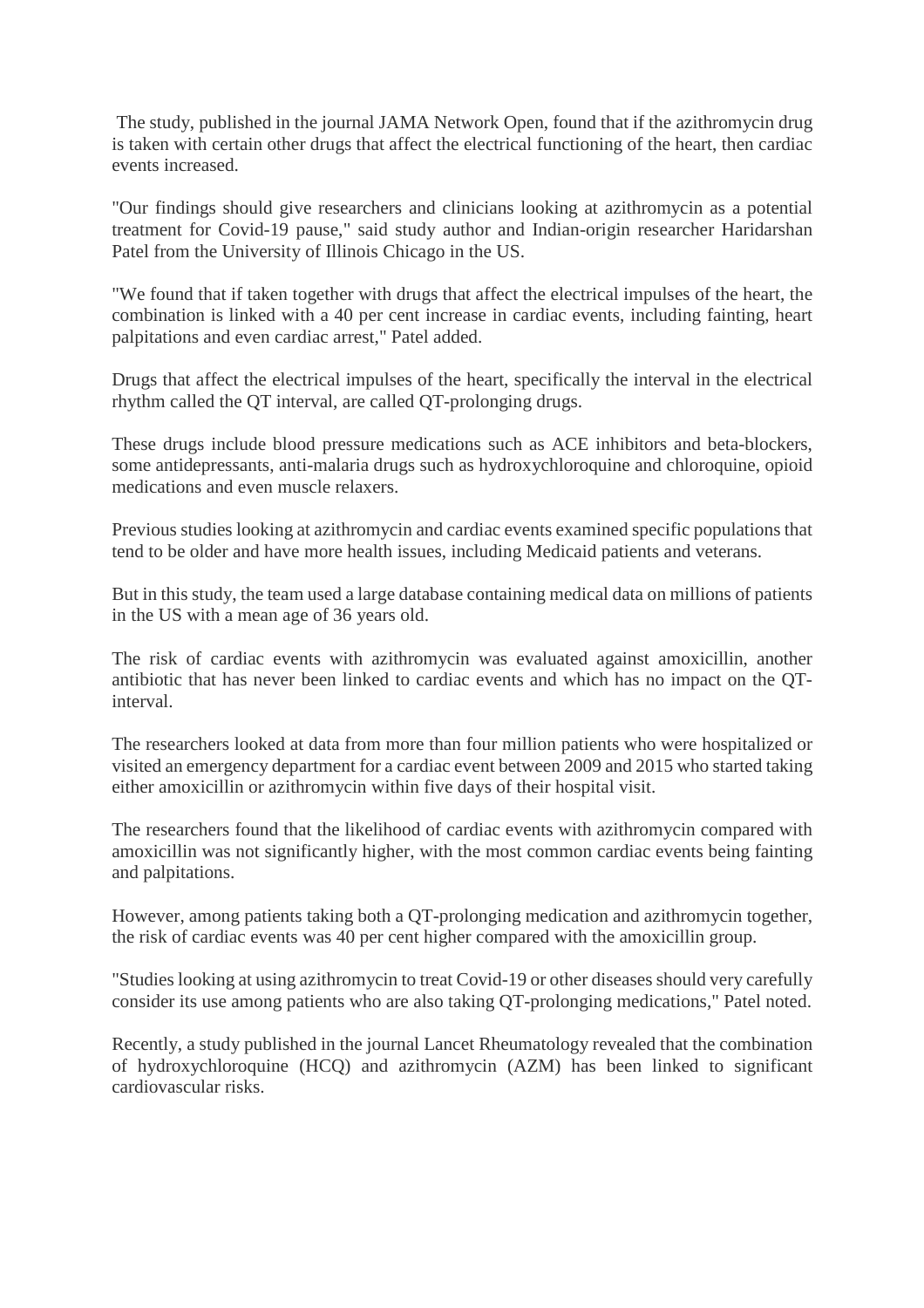# **Hypertension**

### **Hypertension most common comorbidity among Covid patients: AIIMS doctor New Kerala: 2020918)**

#### https://www.newkerala.com/news/2020/164923.htm

The All India Institute of Medical Sciences (AIIMS), Delhi, recorded underlying health conditions or comorbidities in 98.5 per cent of coronavirus patients admitted to the hospital for treatment in September with hypertension being the most common form.

There is a grave interlink between comorbidities and coronavirus infection. Patients with hypertension, diabetes, coronary heart disease, chronic obstructive lung, carcinoma or chronic kidney disease have higher chance of succumbing to the disease, according to public health experts.

According to Animesh Ray, Assistant Professor in the Department of Medicine at AIIMS, "In September, 137 patients were admitted to AIIMS, and comorbidities were present in 98.5 per cent of them. There was presence of comorbidities in almost all the patients, barring two."

Ray said that hypertension was the most common form of ailment in the patients, followed by diabetes and malignancy.

"One in four patients had multiple comorbidities. Out of 137, 128 were discharged while nine succumbed to the dusease, out of which six were asymptomatic or had mild infection, while three were severely ill," Ray said during the AIIMS National Combined Grand Rounds on Covid-19.

Hypertension is defined as blood pressure above 140/90, and is considered severe if the pressure is above 180/120. High blood pressure often has no symptoms. Over time, if untreated, it can cause health conditions, such as heart disease and stroke.

AIIMS Director Randeep Guleria, who is also the part of a core team monitoring the pandemic, also said that comorbidities not only lead to a poor prognosis in terms of morbidity and mortality, but sometimes they also get aggravated because of underline Covid-19.

"Diabetes has emerged as an important comorbidity. It can lead to poor prognosis in terms of morbidity and mortality, especially where diabetes is not well-controlled. It has been well said that a collision of two pandemics -- Covid-19 pandemic and diabetes pandemic -- has led to worse outcomes in these patients."

Guleria added that there is a bi-directional flow as far as diabetes and Covid-19 is concerned. Individuals who have diabetes have more severe Covid-19 infection.

"There are some data which suggest that it may aggravate to lead to the development of Type-1 diabetes. Anyone who has diabetes, infection control becomes an issue for him/her."